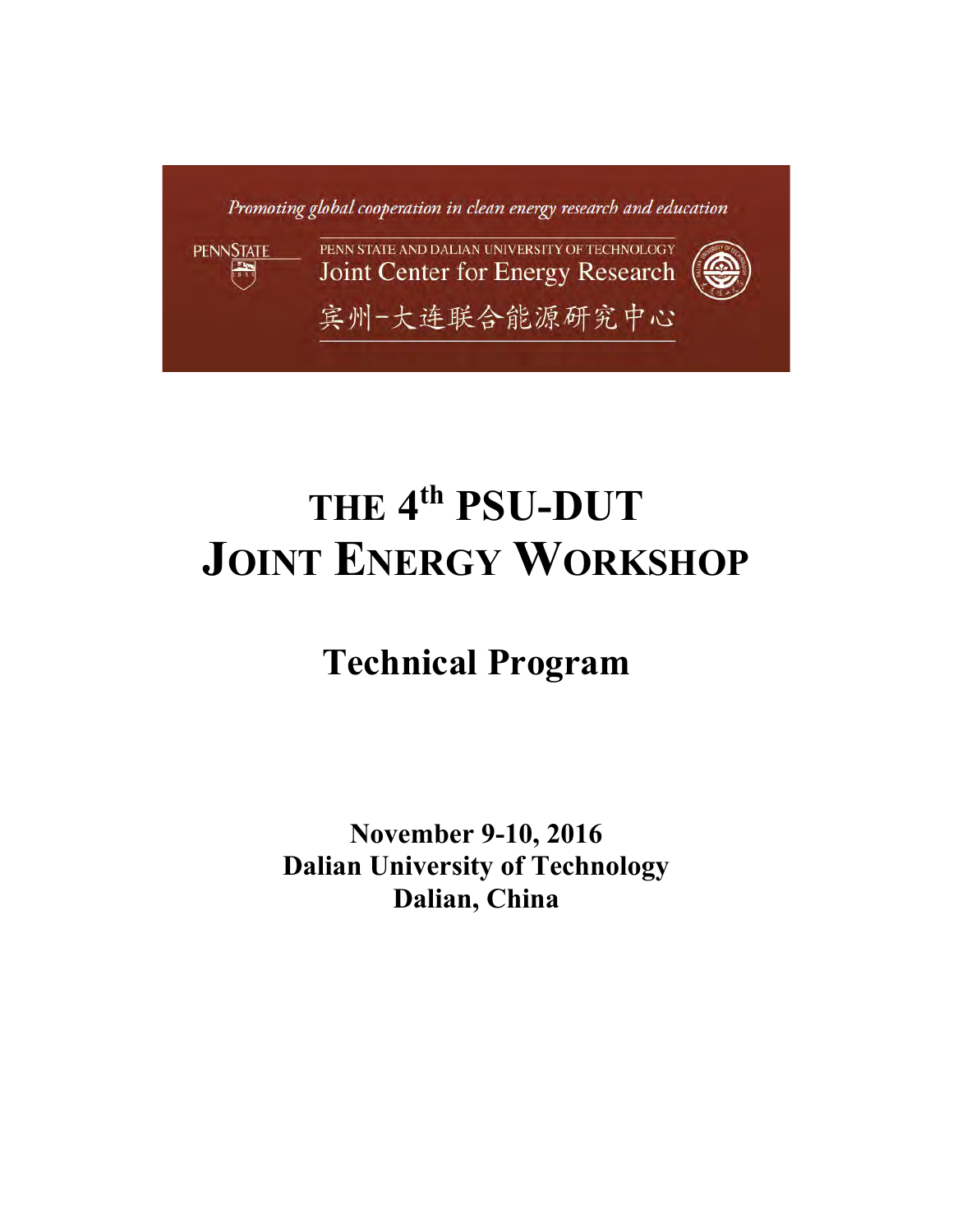# **Co-Directors of PSU-DUT Joint Center for Energy Research**

- **Co-Director: Dr. Chunshan Song, PSU-DUT JCER** Email: csong@psu.edu Phone: +1 814 863 4466
- **Co-Director: Dr. Jieshan Qiu, DUT**  Email: jqiu@dlut.edu.cn Phone: +411 84986080

# **Local Organizing Committee**

 **Committee Chair: Dr. Xinwen Guo** Email: guoxw@dlut.edu.cn Phone: +411 84986133

- **Technical Program: Dr. Xiaowa Nie** Email: [niexiaowa@dlut.edu.cn](mailto:niexiaowa@dlut.edu.cn) Phone: +411 84986486 +86 18840920211
- **Travel and Transportation: Dr. Anfeng Zhang and Dr. Yi Zuo** Email: zhangaf@dlut.edu.cn Phone: +86 13591142689
- **Hotel and Local Arrangements: Dr. Min Liu and Dr. Fanshu Ding** Email: lium@dlut.edu.cn Phone: +411 84986134 +86 18624375055
- **Travel Expense Processing: Dr. Keyan Li** Email: keyanli@dlut.edu.cn Phone: +411 84986484 +86 13808482737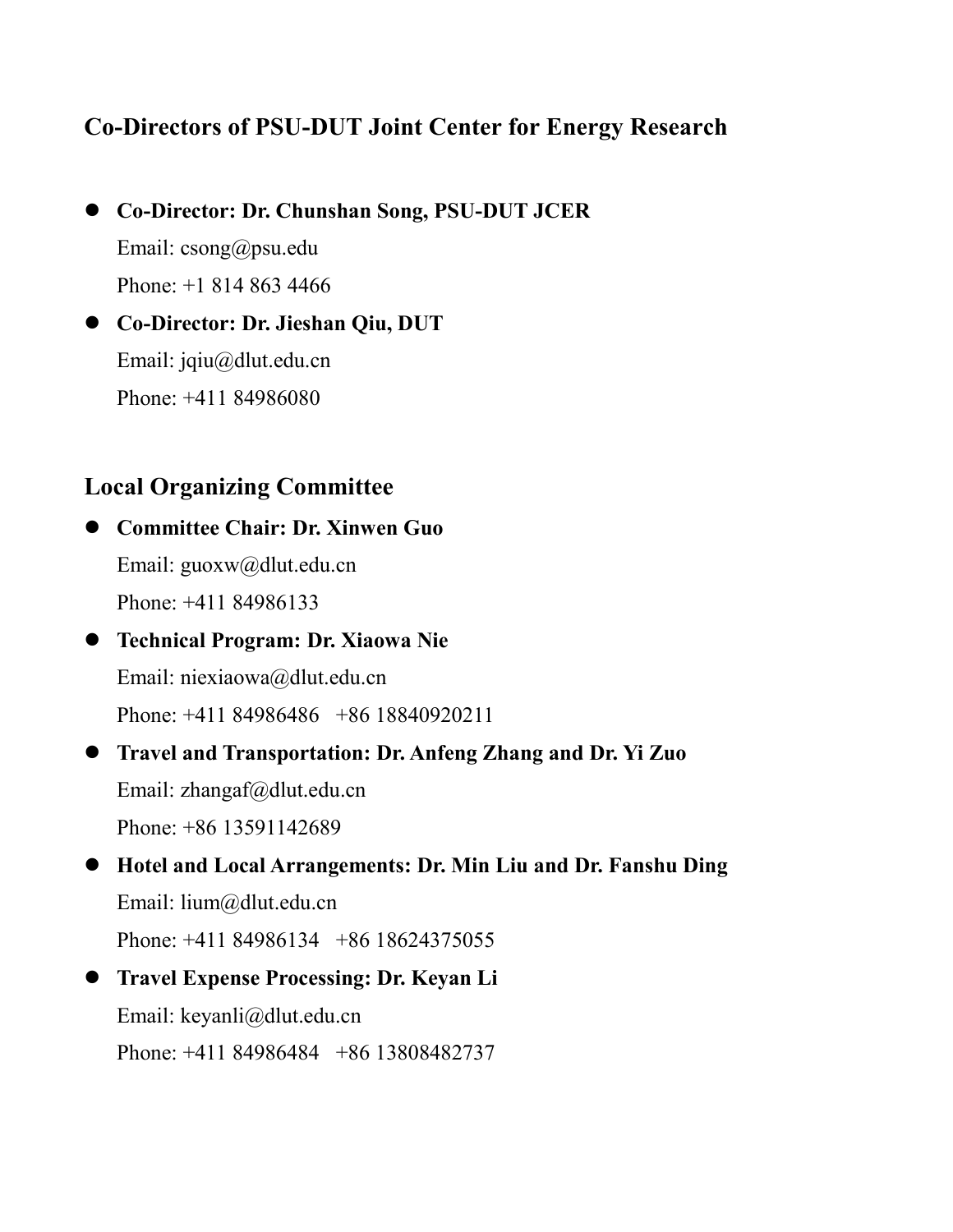*Promoting global cooperation in clean energy research and education*



**PENN STATE AND DALIAN UNIVERSITY OF TECHNOLOGY Joint Center for Energy Research**



# 宾州-大连联合能源研究中心

# **Agenda for the 4th Joint Energy Workshop**

**Dalian University of Technology (DUT) November 9-10, 2016, Dalian, China**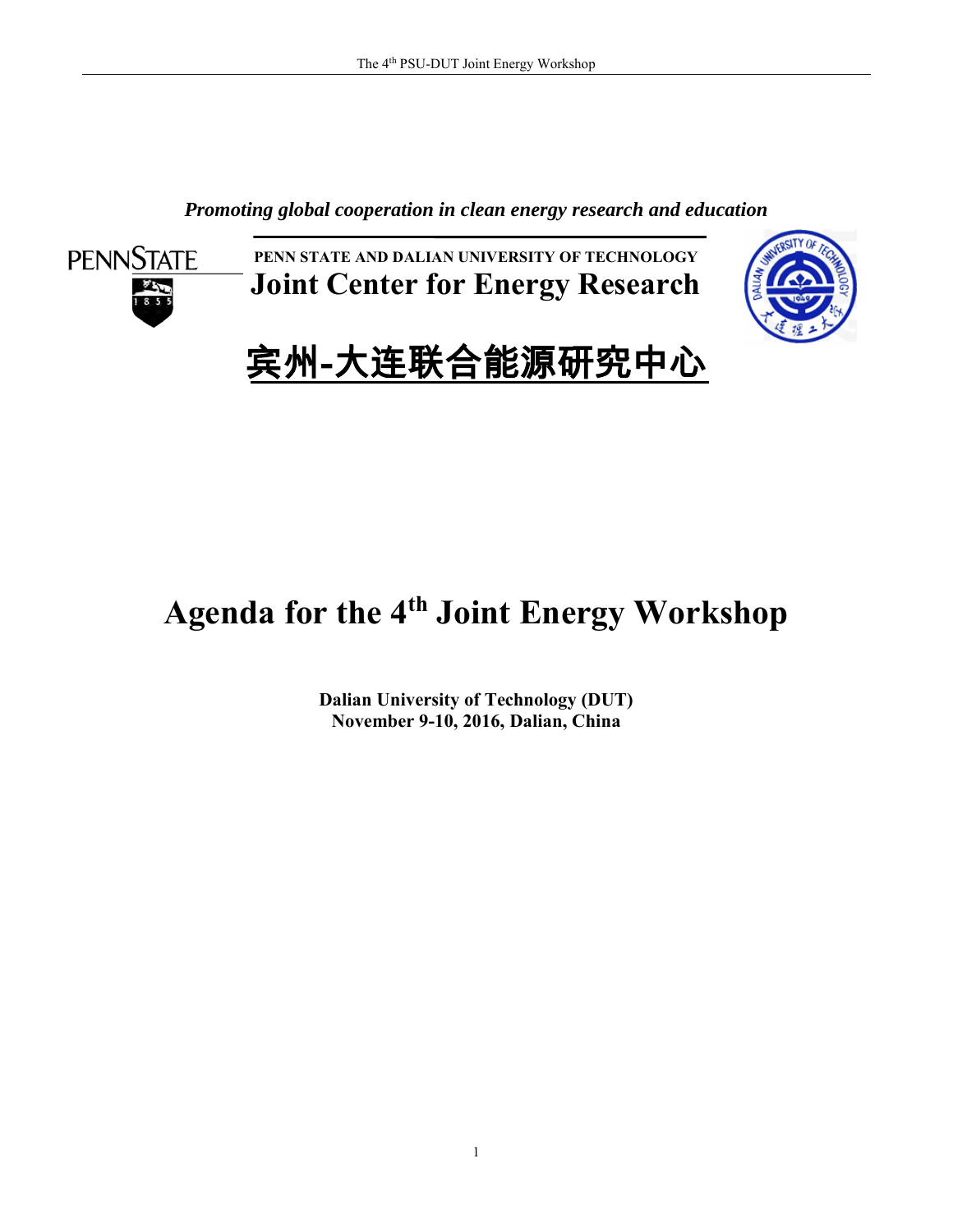# **Wednesday, 9 November, 2016 – AM & PM**

## **Bochuan Library -Lecture Hall, DUT Campus, Dalian, China**

8:15 Pick up of PSU Delegation members from the lobby of Bayshore Hotel

8:50 Arrival of PSU Delegation members in the Bochuan Library -Lecture Hall, DUT Campus

## **Opening Session Chair: Dr. Chunshan Song**, PSU-DUT JCER

## 09:00 to 9:05

Opening Remarks and Introduction by **Dr. Chunshan Song** (Co-Director, PSU-DUT JCER)

## 09:05 to 09:10

Welcome Speech by DUT Leader, **President Dongming Guo** (President and Professor of Mechanical Engineering at DUT, Member of Chinese National Academy of Engineering)

## $09.10$  to  $09.20$

## **Group photo of DUT and PSU leaders, faculty and student participants**

## **Session #2 Chair: Dr. Xinwen Guo, DUT**

## $09.20$  to  $09.35$

**Dr. Chunshan Song** *(Co-Director of the PSU-DUT Joint Center for Energy Research, Director of PSU Energy Institute and Distinguished Professor of Fuel Science & Chemical Engineering)* **Introduction to the Joint Center for Energy Research (JCER) between PSU and DUT,** 

## 09:35 to 09:50

**Dr. Bruce E. Logan** *(Director of Engineering Environmental Institute, Evan Pugh Professor of Environmental Engineering at PSU)*

**Opportunities for Microbial Electrochemical Technologies and Thermal Regenerative Batteries to Provide Sustainable Solutions for the Water-Energy Nexus**

## 09:55 to 10:10

**Dr. Liping Huang** *(Professor of Environmental Engineering at DUT)*

**Heavy metal recovery and separation with simultaneous hydrogen production from microbial electrochemical systems**

## 10:15 to 10:35

**Coffee break**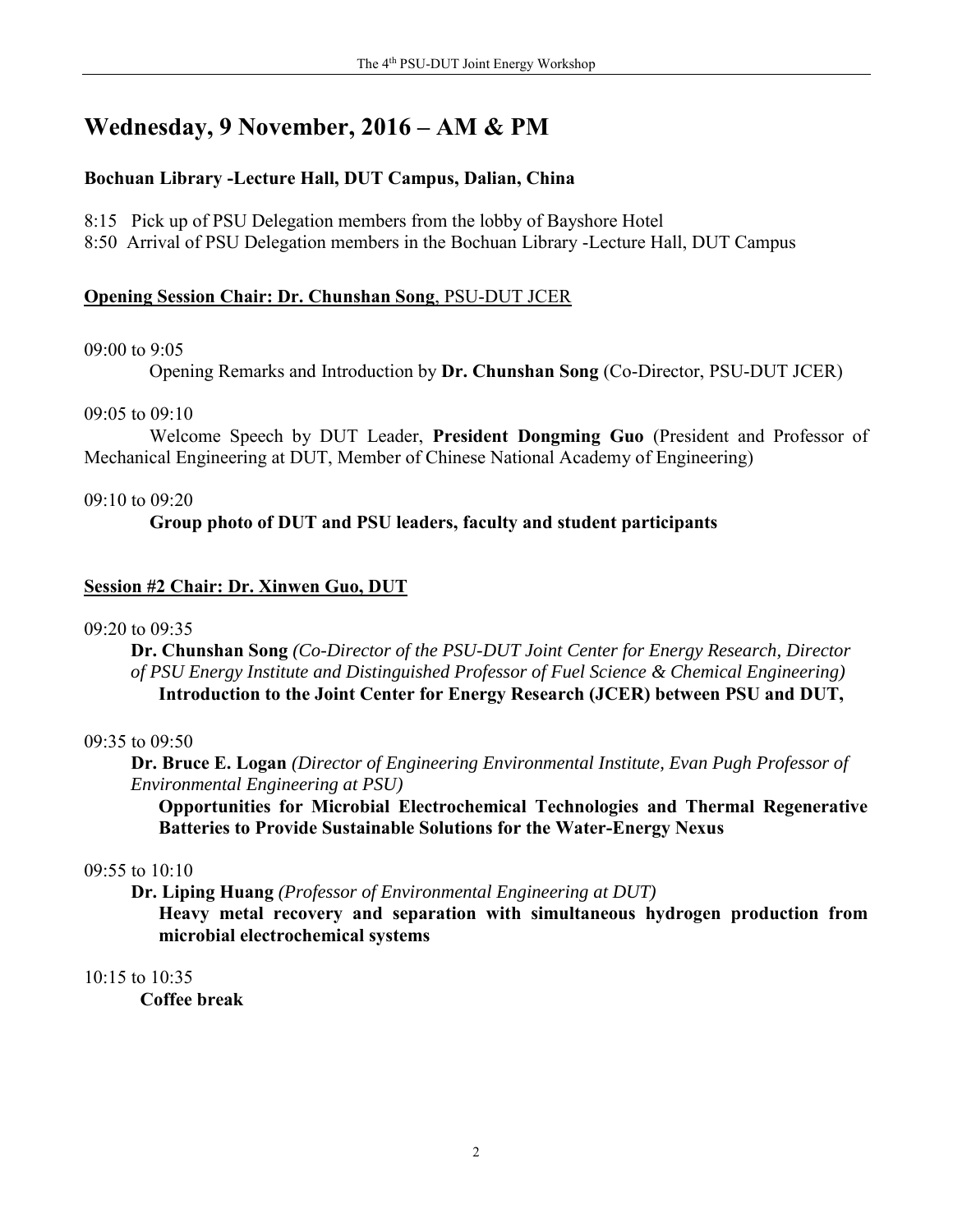#### **Session #3 Chair: Dr. Bruce Logan, PSU**

#### 10:35 to 10:50

 **Dr. Xinyong Li** *(Professor of Chemical and Environmental Engineering, Deputy Director of Group for Environmental Catalysis and Sustainable Energy at DUT)*

 *In Situ* **Spectroscopy Investigation of the Surface-interface Charge-Transfer Process over Tailored Nano-structured Based PEC Fuel Cells** 

#### 10:55 to 11:10

**Dr. Phillip E. Savage** *(Head and Professor of Department of Chemical Engineering at PSU)* **Under Pressure and in Hot Water – Hydrothermal Reactions of Biomass and Biomolecules** 

#### $11:15$  to  $11:30$

**Dr. Jieshan Qiu** *(Deputy Director of DUT Energy Research Center and Professor of Chemical Engineering at DUT)*

**Carbon Materials Synthesis and Characterization**

#### **Lunch Session Chair: Representative of Faculty of Chem, Env. Bio. Sci. Technol., DUT**

#### 11:40 to 12:50

**Lunch Session Onsite** 

#### **Remarks by Dr. Yang Li, Dean, Faculty of Chemical, Environmental and Biological Science and Technology, and Professor of Polymer Science and Engineering**

#### **Special Presentation:**

**Dr. Fengshou Xiao** *(Professor of Chemistry, Director of Catalytic Materials Group at Institute of Catalysis, Zhejiang University, Hangzhou, China)*

 **Industrial Requirements of Porous Catalytic Materials and Design Synthesis** 

**12:50 to 13:00 Break** 

#### **Session #5 Chair: Dr. Phillip Savage, PSU**

#### 13:00 to 13:15

**Dr. Xinwen Guo** *(Deputy Dean of Faculty of Chemical, Environmental and Biological Science and Technology, Professor of Chemical Engineering at DUT)*  **Design and Synthesis of Hollow Zeolites and Their Applications**

#### 13:20 to 13:35

 **Dr. Michael J. Janik** *(Professor of Chemical Engineering at PSU)* **Computational Chemistry Studies of Heterogeneous Catalysis: the Impact of Selfassembled Monolayers on Selectivity**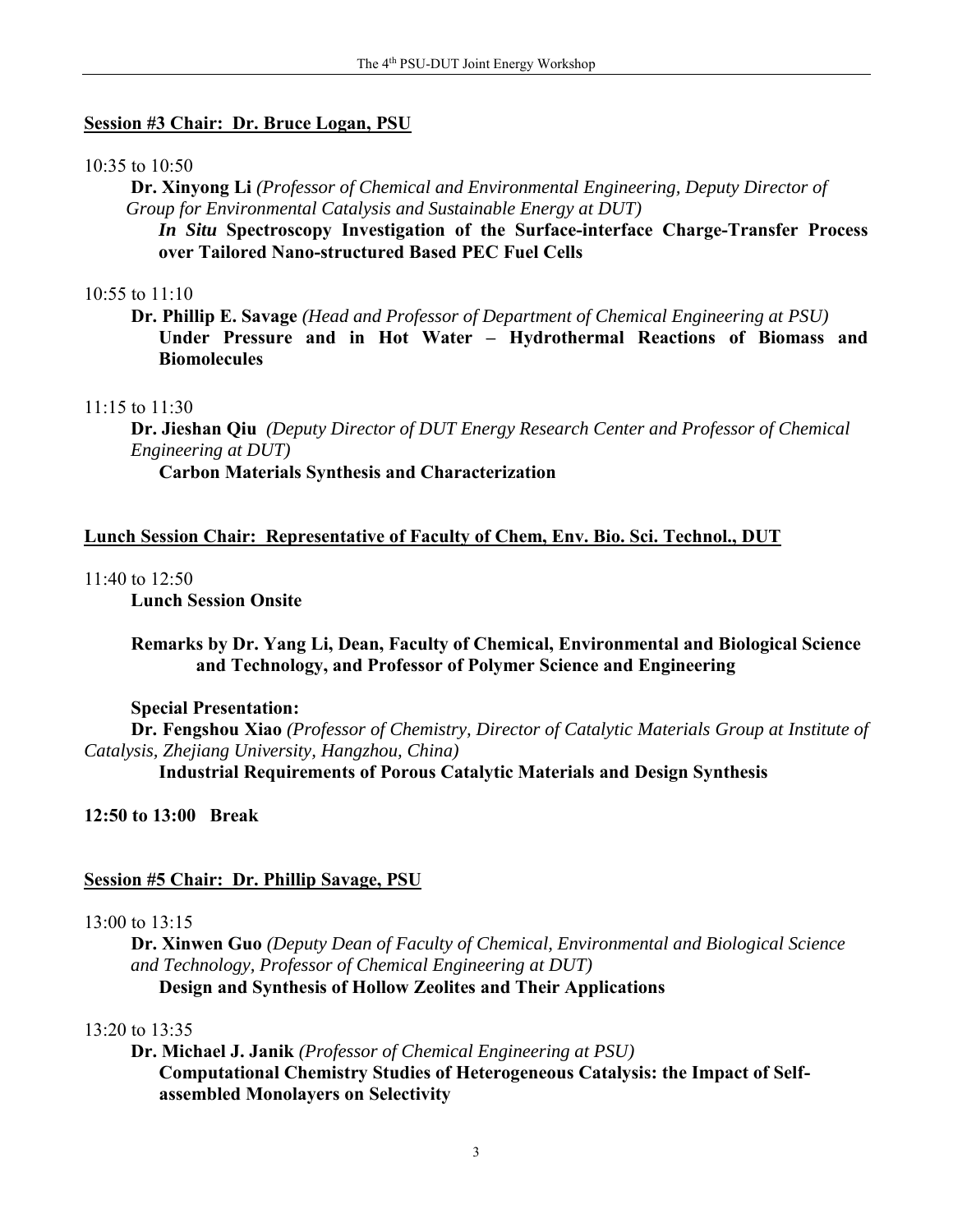## 13:40 to 13:55

**Dr. Anjie Wang** *(Professor of Catalysis at DUT)* **Sulfur Removal from Engine fuels: Hydrodesulfurization and Oxidative Desulfurization**

## 14:00 to 14:15

**Dr. Robert M. Rioux** *(Associate Professor of Chemical Engineering and Chemistry at PSU)* **Understanding Site Isolation of Pd and Ni in Zn-based Bulk Intermetallics during the Selective Hydrogenation of Alkynes**

## $14.20$  to  $14.35$

**Dr. Yao Wang** *(Professor of Chemical Engineering at DUT)* **Intensification of Chemical Reaction by Synergy of Non-Thermal Plasma and Catalysis**

## 14:40 to 14:55

**Dr. Sarma V. Pisupati** *(Professor and Chair of the Energy Engineering Program, Director of Online Education in the John and Willie Leone Family Department of Energy and Mineral Engineering at PSU)*

**Tar Formation and Characterization during Pyrolysis of Coal and Biomass at High Temperatures and Pressures**

## 15:00 to 15:15

**Dr. Haoquan Hu** *(Professor of Chemical Engineering at DUT)*

 **Overview on Coal Direct Conversion into Liquid Products and Other Coal-related Works in Our Group**

#### 15:20 to 15:40

**Coffee break**

## **Session #6 Chair: Dr. Jieshan Qiu, DUT**

## 15:40 to 15:55

**Dr. Donghai Wang** *(Associate Professor of Mechanical Engineering and Chemical Engineering at PSU)*

**Development of Functional Composite Materials for Energy Storage Applications**

## 16:00 to 16:15

**Dr. Yujiang Song** *(Professor of Chemical Engineering at DUT)*

**Low- and Non-platinum Electrocatalysts of Polyelectrolyte Membrane Fuel Cells (PEMFCs) & Low-temperature Direct Biomass Fuel Cells (L-T DBFCs)**

## 16:20 to 16:35

**Dr. Xiaoxing Wang** *(Senior Research Associate of EMS Energy Institute at PSU)* **Recent Progress of Developing Molecular Basket Sorbents for CO<sup>2</sup> and H2S adsorption separation**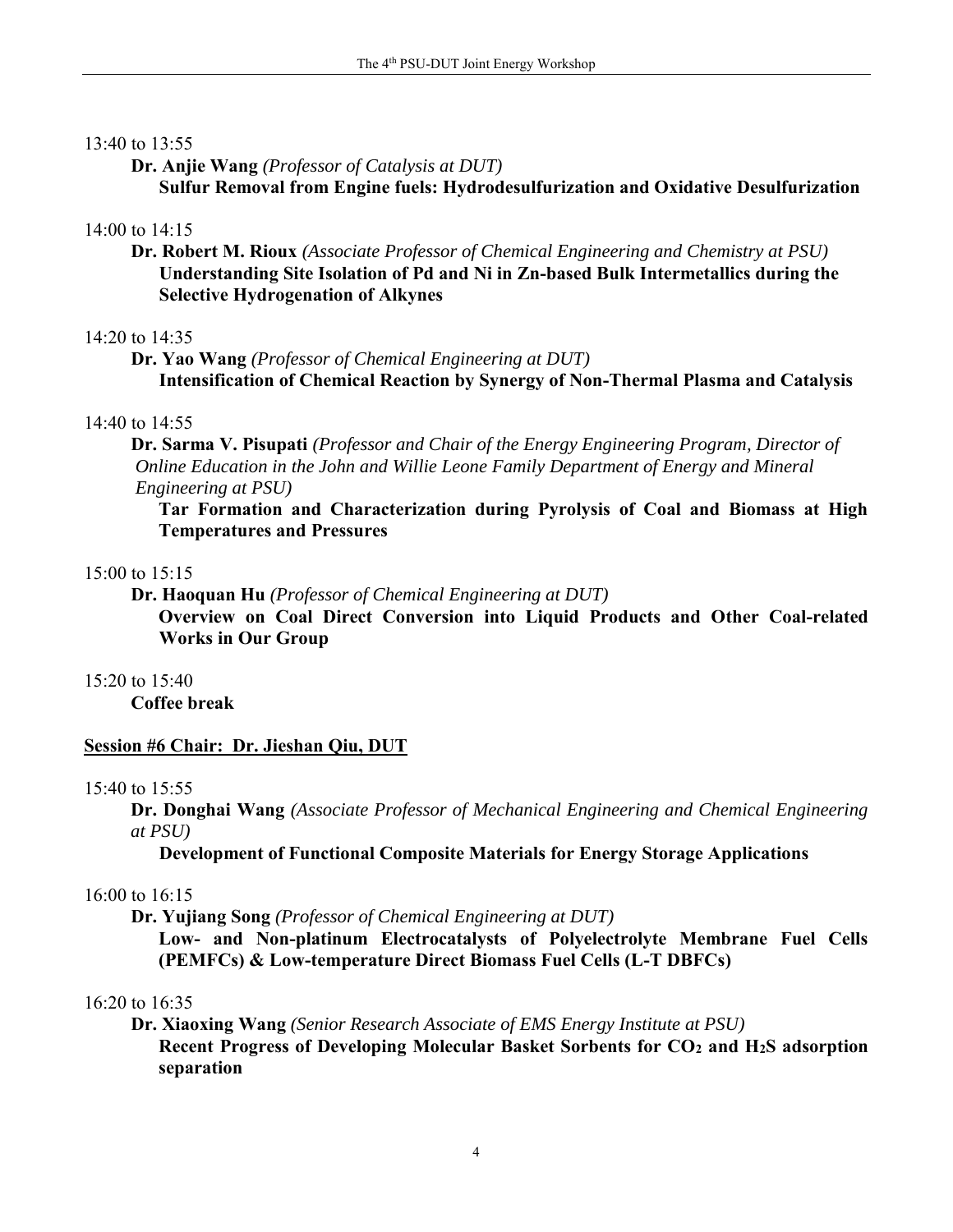## 16:40 to 16:55

**Dr. Chuan Shi** *(Professor of Department of Chemistry at DUT)*  **Environmental Catalysis: Catalytic Elimination of Environmental Air Pollutants and Green Process to Convert the Waste into the Useful Materials**

## 17:00 to 17:15

**Dr. Moses D.F. Ling** *(Associate Professor of Architectural Engineering at PSU)* **Integrated Building Solutions – a Sustainable Design Strategy**

## 17:20 to 17:35

**Dr. Tianyi Zhao** *(Associate Professor of Civil Engineering at DUT)* **Improving Building Energy Efficiency by Internet of Building Energy System (iBES)**

## 17:40 to 17:55

- **Dr. Zhixian Ma** *(Lecturer of HVAC Engineering at DUT)* **Heat Transfer Enhancement in Shell and Tube Condenser: Basic Research on Enhanced Tubes and Its Application**
- 17:55 to 18:00 Closing Remarks **Dr. Chunshan Song** *(PSU-DUT JCER)*

18:10 to 18:50 Transportation for PSU and DUT Faculty Members to a separate place for joint dinner

19:00 to 21:30 Dinner

# **Thursday 10 November, 2016 AM & PM**

## **Session #7: Individual PSU-DUT Meetings**

08:30 to 10:15

 **Individual DUT faculty members pick up of PSU faculty members from Bayshore Hotel Individual DUT-PSU faculty group discussion and laboratory tour Action items and plans for potential collaborations**

- (1) Bio-energy and water treatment (Liping Huang, to pick up Bruce Logan, for separate meeting/group discussion/lab visit)
- (2) Building energy (Tianyi Zhao, to pick up Moses Ling, for separate meeting/group discussion/lab visit)
- (3) Catalysis/chemical energy conversion (Xinwen Guo, Anjie Wang, Yao Wang, Chuan Shi and to pick up Phillip Savage, Mike Janik, Rob Rioux, and Chunshan Song; this group may be divided, for separate meeting/group discussion/lab visit )
- (4) Coal conversion (Haoquan Hu, to pick up Sarma Pisupati for separate meeting/group discussion/lab visit)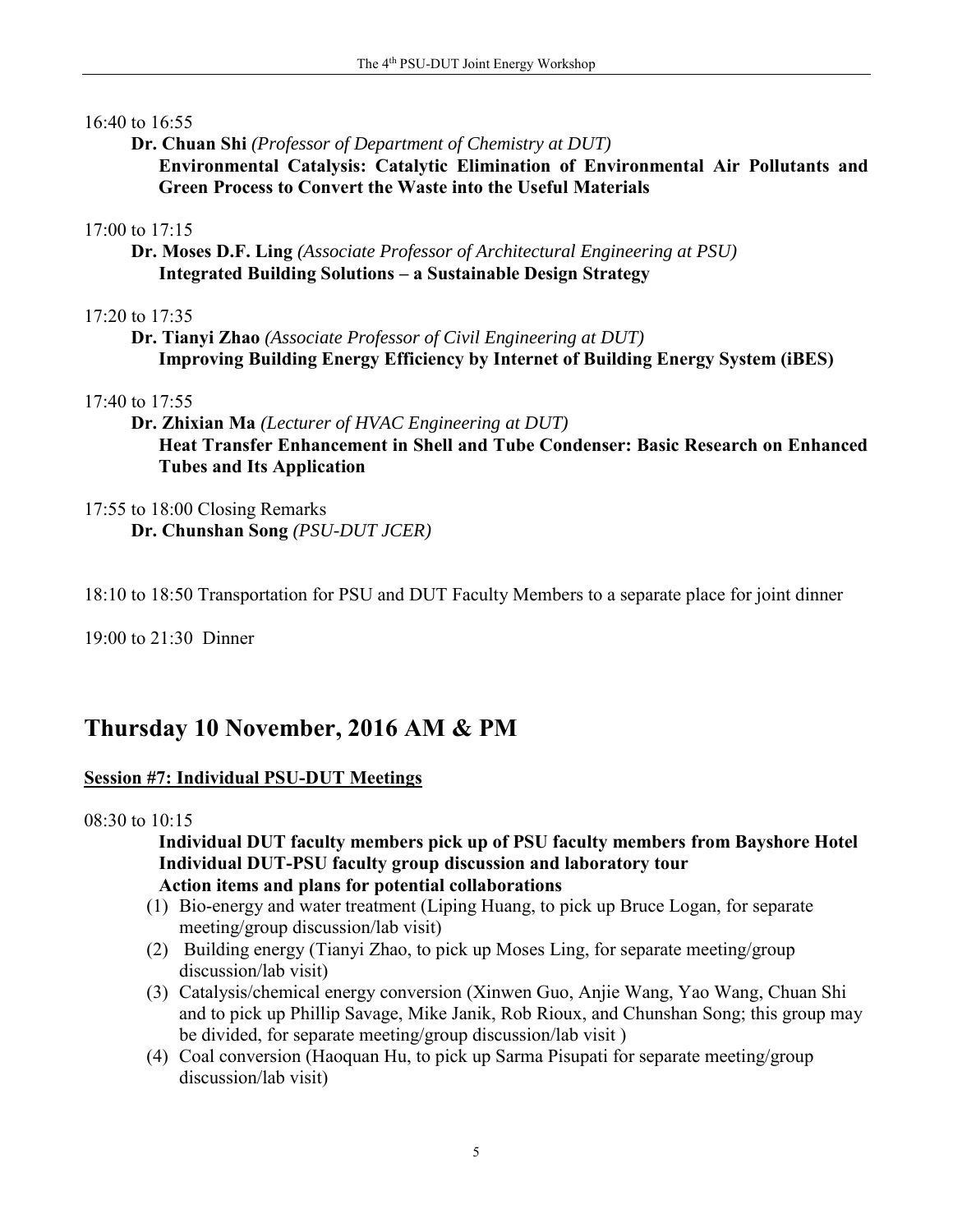- (5) Electro-chemical energy (Yujiang Song to pick up Donghai Wang for separate meeting/group discussion/lab visit)
- (6) Separation of  $CO<sub>2</sub>$  and H<sub>2</sub>S (Shaoyun Chen to pick up Xiaoxing Wang, for separate meeting/group discussion/lab visit)

 DUT faculty members accompany PSU faculty members to the Meeting Room of the State Key Laboratory of Fine Chemicals by **10:25** am

## **Session #8: PSU-DUT Panel Discussion Facilitated by Dr. Chunshan Song**

## 10:30 to 11:30

 **Panel discussions by DUT and PSU faculty members Meeting Room of the State Key Laboratory of Fine Chemicals, DUT** How to further advance the DUT-PSU collaboration? Exchange of PSU and DUT students and faculty for collaboration Joint efforts for potential international grants applications

## $11:40$  to  $13:00$

**Lunch** (PSU-DUT faculty groups)

## **Visiting Dalian Institute of Chemical Physics Facilitated by Dr. Chunshan Song**

## 13:00 to 13:20

**PSU Delegation Moving to Dalian Institute of Chemical Physics (DICP)**

## 13:30 to 17:00

**Visiting Dalian Institute of Chemical Physics, CAS** 

Host: **Professor Tao Zhang, Director of DICP**

PSU faculty members meet with researchers at Dalian Institute of Chemical Physics (DICP) **17:50- Dinner to be arranged by DICP**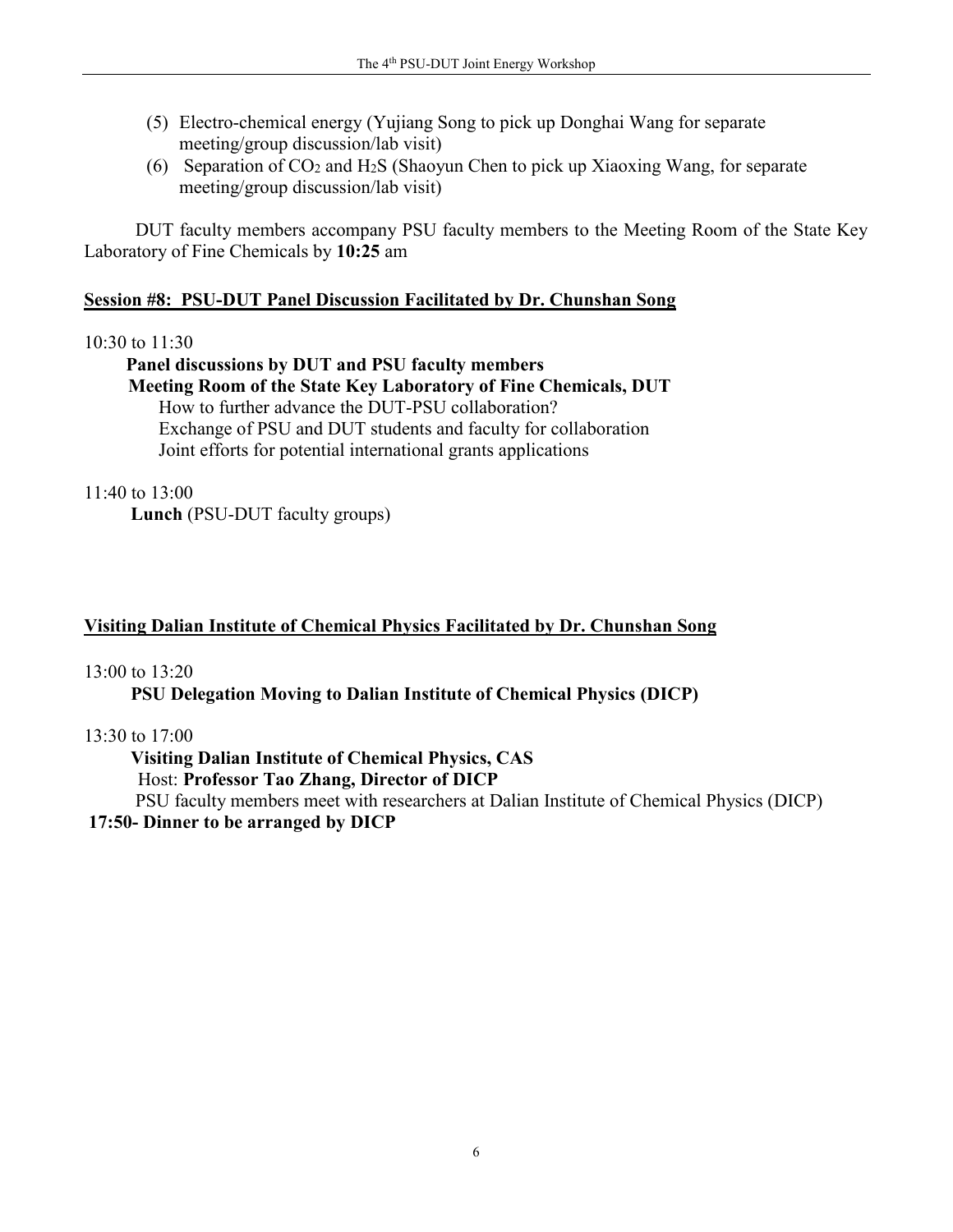# **Abstract and Biosketch**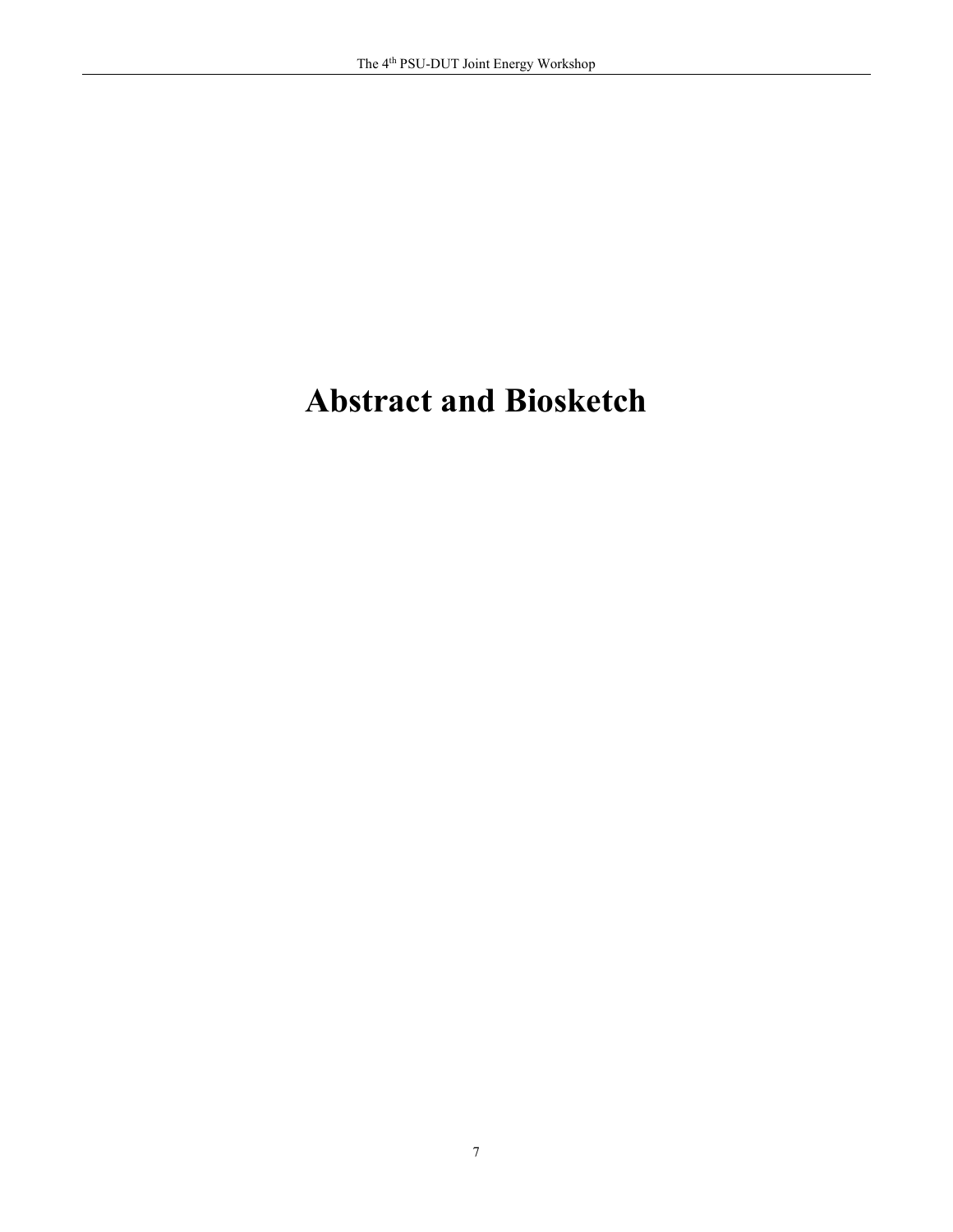## **Overview of the PSU-DUT Joint Center for Energy Research**

**Chunshan Song**

*EMS Energy Institute, Departments of Energy & Mineral Engineering, and of Chemical Engineering The Pennsylvania State University ( [csong@psu.edu](mailto:csong@psu.edu) ) PSU-DUT Joint Center for Energy Research, School of Chemical Engineering, Dalian University of Technology*

This presentation gives an overview of the PSU-DUT Joint Center for Energy Research which was officially established between Penn State and DUT in April 2011. Significant progress has been made in collaborative research and education between Penn State and DUT through the efforts of faculty and graduate students in a number of research areas. Presidents of both universities have made mutual visits to the partner institutions. Three PSU-DUT Joint Energy Workshops have been organized, both in DUT and PSU with participation from both universities. Collaborative research between faculty members of the two universities have already resulted in  $~60$  peer reviewed journal articles. More collaborative research and education efforts are expected to result from the present Joint Energy Workshop, the 4<sup>th</sup> in the series since 2010.



Dr. Chunshan Song is the Director of the EMS Energy Institute, and a Distinguished Professor of Fuel Science and Professor of Chemical Engineering. He also serves as the Associate Director of the Penn State Institutes for Energy and the Environment and the Co-Director of PSU-DUT Joint Center for Energy Research at PSU and QianRen Chair Professor (Type B) at Dalian University of Technology. He is internationally known for his contributions to clean fuels, catalysis, and  $CO<sub>2</sub>$  capture and utilization research. He has over 280 refereed publications in leading journals, 8 patents, 6 books and 28 book chapters. He has delivered 50 plenary or keynote lectures at international conferences and 260 invited lectures worldwide. He has received many awards such as Henry Storch Award in Fuel Science and Fellow of ACS from American Chemical

Society, and QianRen Award (Type B) from Chinese government for which he holds the QianRen Professorship at School of Chemical Engineering at Dalian University of Technology. He has held numerous leadership positions with professional societies and international conferences. Dr. Song's current research interests include catalysis and adsorption for fuel processing, desulfurization of fuels and bio-gas, reforming of hydrocarbons and bio-fuels for hydrogen production and fuel cells, CO<sub>2</sub> capture, CO<sup>2</sup> conversion and utilization, shape-selective catalysis for chemicals, synthetic clean fuels from coal, heavy oil and biomass.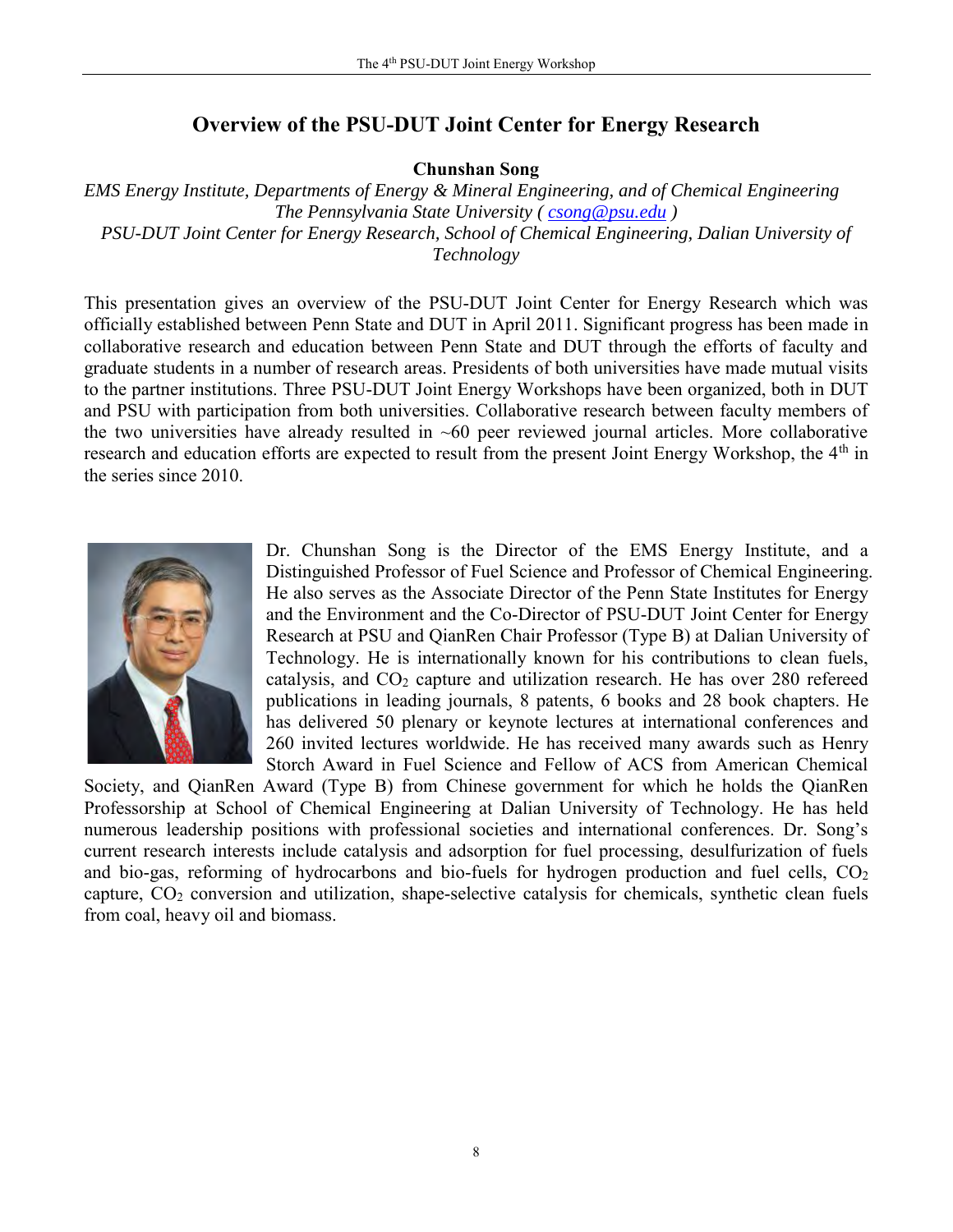# **Opportunities for Microbial Electrochemical Technologies and Thermal Regenerative Batteries to Provide Sustainable Solutions for the Water-Energy Nexus**

#### **Bruce E. Logan**

#### *Department of Civil & Environmental Engineering, Penn State University, USA [\(blogan@psu.edu\)](mailto:blogan@psu.edu)*

Continued population growth and urbanization is increasing the demand for food, energy and water. At the same time, the use of fossil fuels must be reduced to address climate change. Different microbial electrochemical technologies offer the promise for recycling food wastes, biomass, and organic matter in wastewaters directly into electricity and biofuels. Certain microorganisms can transfer electrons outside the cell during respiration, and therefore they can be used to develop new methods of renewable energy or chemical production based on: microbial fuel cells (MFCs) that can be used to produce electrical power; microbial electrolysis cells (MECs) for transforming biologically generated electrical current into transportable fuels such as hydrogen and methane gases; and other devices that can desalinate water, capture phosphorus, or produce acids and bases to fix carbon dioxide. In this presentation I highlight recent advances in materials and architectures that can transform MFCs into commercially viable technologies. Cathodes are the key component for power generation in an MFC, and activated carbon has been shown to be as effective a catalyst as Pt in MFCs, and activate carbon has greater durability and stability when MFCs are used to treat wastewater. Chemical modifications of the activated carbon can increase performance, with power densities in saline solutions as high as  $4.7 \text{ W/m}^2$  using acetate. With domestic wastewater, power was about double that of a Pt catalyst, reaching 0.8 W/m<sup>2</sup>. Waste heat is an under-utilized source of energy for producing electricity. At Penn State, we are developing a new type of flow battery that can be charged using waste heat, as opposed to electrical power, so that energy in waste heat can be converted to electricity. So far energy conversion has reached  $\sim$ 7% of the Carnot efficiency, which is among the best efficiencies for these waste heat to electricity technologies. The use renewable biomass and waste heat or natural heat sources can be useful approaches for obtaining an energy sustainable water infrastructure.



Professor Bruce E Logan is an Evan Pugh Professor, the Stan & Flora Kappe Professor of Environmental Engineering, and Director of the Engineering Energy & Environmental Institute at Penn State University. His current research efforts are in bioenergy production and the development of an energy sustainable water infrastructure. Dr. Logan has mentored over 110 graduate students and post docs, and is the author or co-author of over 450 refereed publications (h-index=113, Google Scholar) and several books. He is the founding Editor of the new ACS journal Environmental Science & Technology Letters, and a member of the US National Academy of Engineering (NAE), and a fellow of AAAS, the International Water Association (IWA), the Water Environment Federation (WEF), and the Association of Environmental

Engineering & Science Professors (AEESP). Dr. Logan is a visiting professor at several universities including Newcastle University (England), Dalian University of Technology, Tsinghua University and Harbin Institute of Technology (China), with ties to several other universities in Saudi Arabia, Belgium and China. He received his Ph.D. in 1986 from the University of California, Berkeley. Prior to joining the faculty at Penn State in 1997, he was on the faculty at the University of Arizona.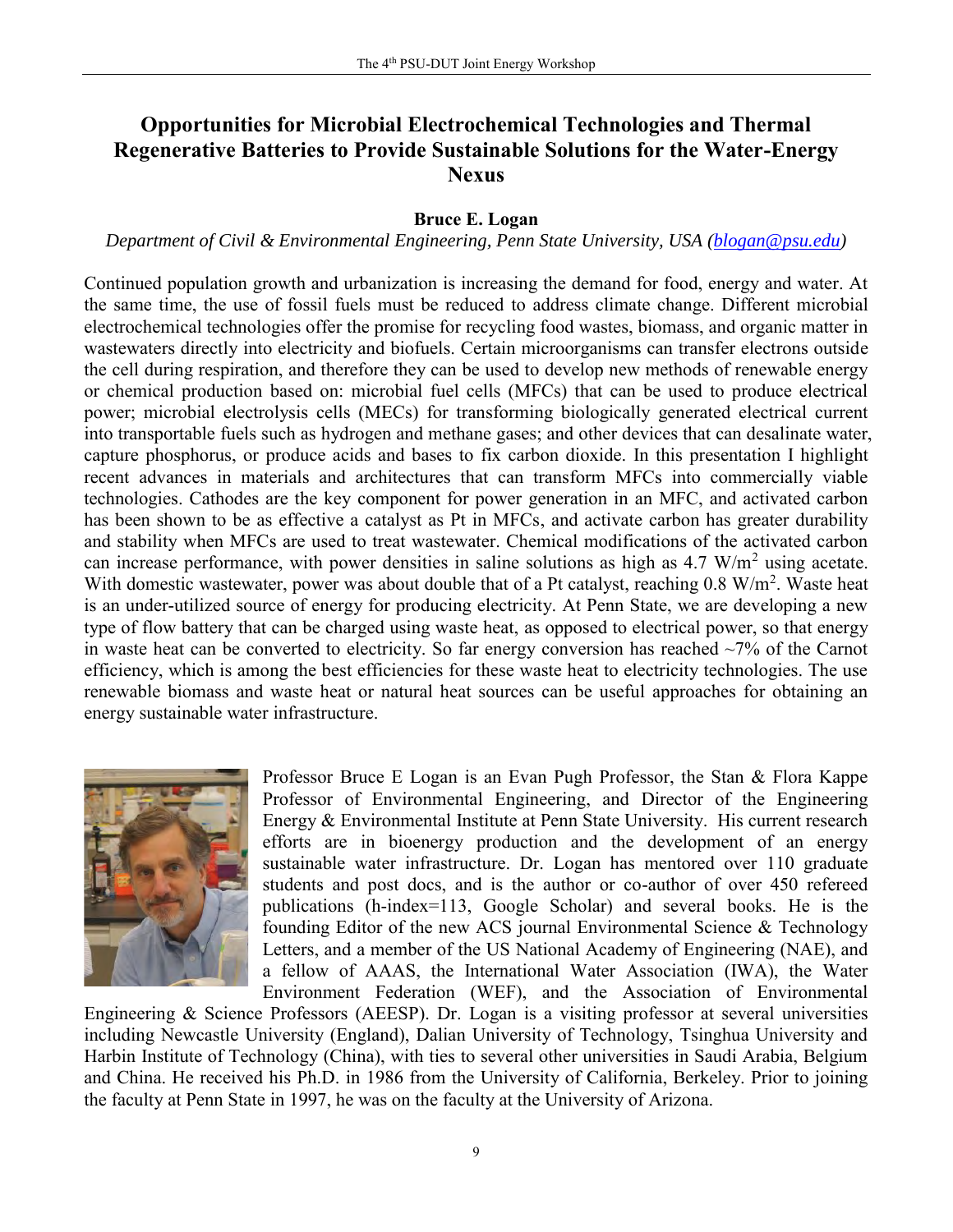# **Heavy Metal Recovery and Separation with Simultaneous Hydrogen Production from Microbial Electrochemical Systems**

## **Liping Huang**

## *School of Environmental Science & Technology at Dalian University of Technology*

Bioelectrochemical systems (BESs) including microbial fuel cells (MFCs) and microbial electrolysis cells (MECs) have been showing to be promising for producing chemicals and energy (H2, electricity, minor organic acids, etc) from wastes and wastewaters. Single metals such as aqueous Cr(VI) and Co(II), and even particles Co(III) have been shown in our laboratory to be successfully reduced/leached on the cathodes of BESs with various architectures/electrode materials (abiotic MFCs, abiotic MECs, biocathode MFCs and biocathode MECs), providing their potential as both environmental remediation technology and value-added metal recovery process from wastes/low grade ores in hydrometallurgical processes. In view of practical application, this metallurgical BESs also shows more efficient for recovering and separating mixed metals each other with simultaneous hydrogen production. Stacked BESs such as MFCs-MECs, serially stacked MFCs and MECs, and MFCs and MECs shift each other have been tested in our laboratory for recovery and/or separation of typical mixed metals including Cr(VI), Cu(II) and Cd(II), Co(II), Cu(II) and Li(I), Cr(VI) and Cd(II), and W(VI) and Mo(VI). Critical influence factors including reactor architecture, electrode material, bacterial community composition, stacked form of BESs and solution chemistry were highlighted and are being developed to potentially direct mixed metals recovery and separation from each other with simultaneous hydrogen production using this metallurgical BESs.



Dr. Huang is a Professor of Environmental Engineering at Dalian University of Technology. She began her appointment at Dalian University of Technology in July, 1994. Her research interests cover microbial/bioelectrochemical technologies for chemicals and energy (electricity, H2, minor organic acids, etc) generation from wastes and wastewaters. Current activities address bioelectrochemical technologies for multiple metals recovery and separation each other with simultaneous hydrogen production. She has co-authored about 80 papers and owned 6 authorized patents.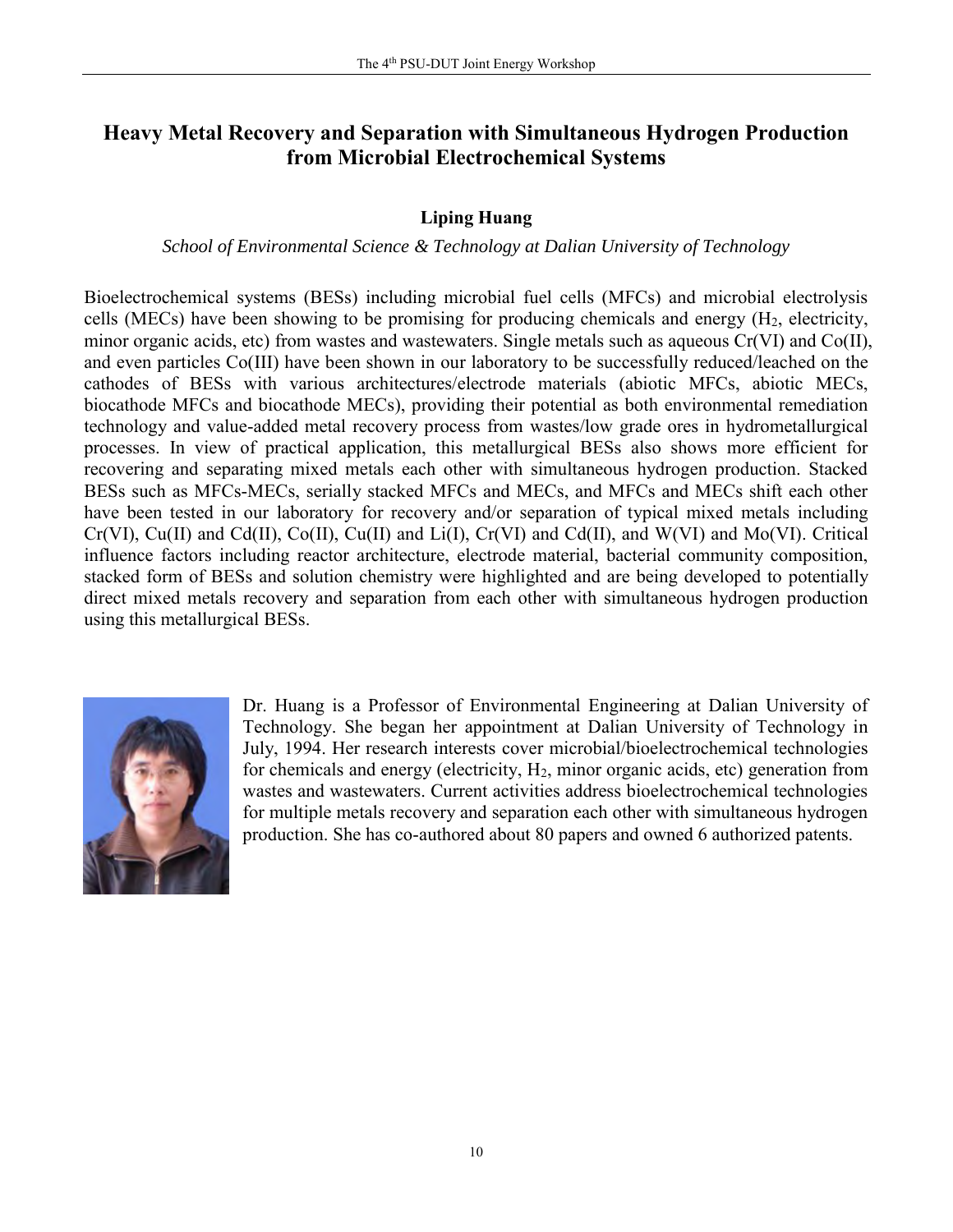# *In Situ* **Spectroscopy Investigation of the Surface-interface Charge-Transfer Process over Tailored Nano-structured Based PEC Fuel Cells**

## **Xinyong Li**

## *School of Environmental Sciences and Technology, Dalian University of Technology*

The world has changed from the past decades and we are facing critical problems of global warming, energy crisis and environmental pollutions. Facing up to the problems, environmental catalysis has currently received enormous scientific attention and been extensively studied for environmental elimination and energy conversions process. Whereas, the environmental and energetic catalytic efficiency is still low in terms of practical requirements and long-term economic benefits. And to some extent, it is relatively difficult to get a whole and better understanding for environmental and catalytic process and mechanism as investigated and studied through traditional off-line techniques. Thus, how to further enhance the efficiencies of environmental and energetic catalysis and deeply understanding the environmental micro-interface processes have become a hot and cutting-edge research topic in modern environmental and energy science as well as corresponding interdisciplinary areas. This presentation will highlight some of our recent studies devoted to the design and fabrication of tailed active nanostructured materials for energy-efficient and environmentally friendly catalytic chemical transformations and sustainable energy conversions. Specific information on bunch of ferrite based PEC fuel cells will also be presented. It has been well recognized that development of powerful *in situ* spectroscopy techniques would allow us to study surface-interface charge transfers over the PEC fuel cells with high spatial and temporal resolutions and at relevant instant conditions. Follow up this point, several newly developed *In Situ* technique including EPR, FT-IR ESEM and EI-SPS with self-assembled accessories, adapted from the energetic catalysis and nanotechnology fields, to probe the intrinsic molecular adsorption and desorption, molecular oxygen uptake and ROS (reactive oxygen species) formation, surface-interface charge transfer, intermediates species interactions and stepwise transformations will be briefly discussed.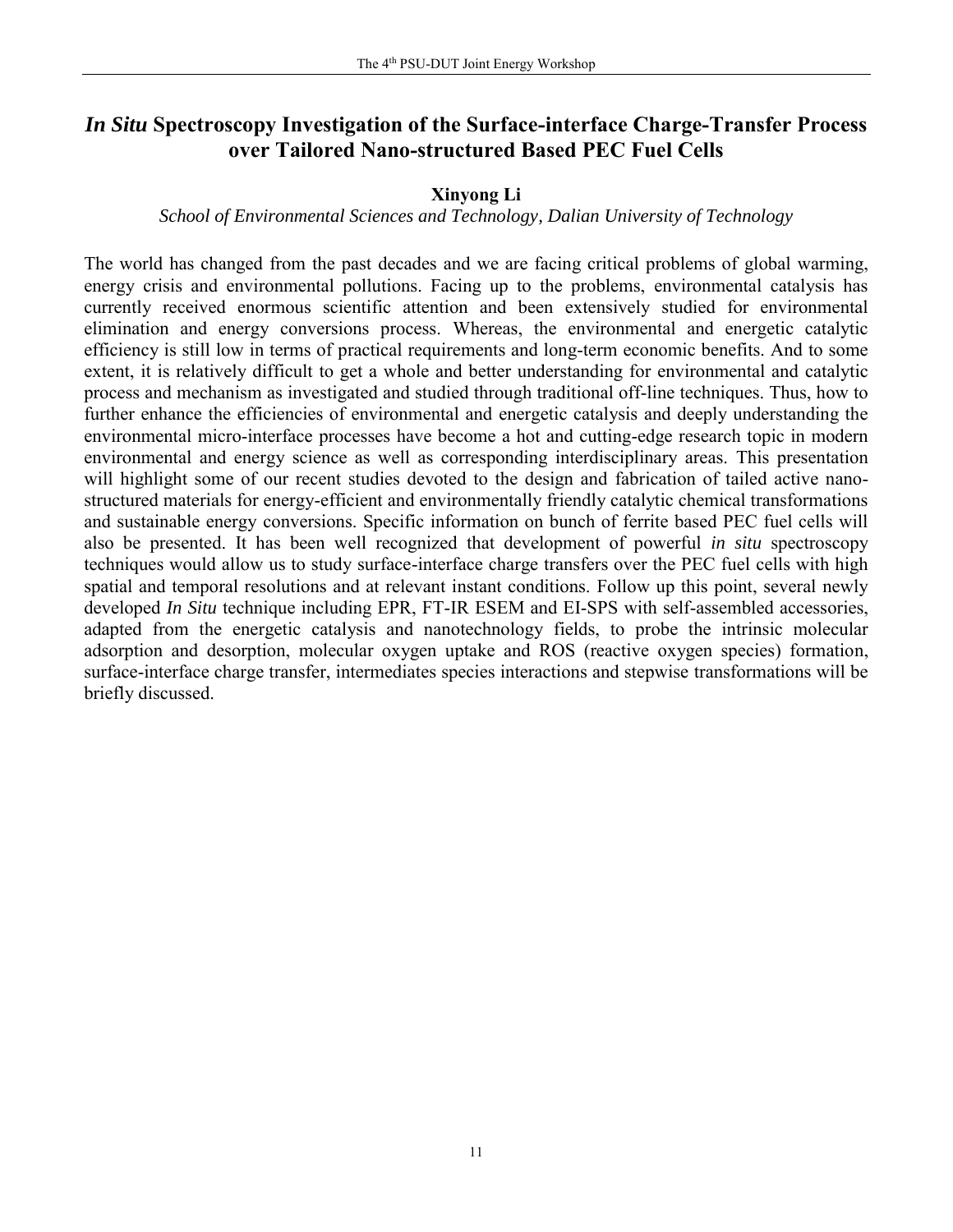

Dr. Xinyong Li is currently a Professor of Chemical and Environmental Engineering, the Deputy Director of the Centre for Environmental Catalysis & Sustainable Energy at Dalian University of Technology, and an Adjunct Professor in the Department of Chemical Engineering, Curtin University, Australia. He has established his exceptional research career having worked in a number of world-leading institutions such as CAS, University of Calgary, University of Georgia, HKUST, and Curtin University, with an international reputation in the field of Advanced Nanomaterials for Catalysis and Sustainable Energy, which was recently recognised through the award of the prestigious 2011 Second Prize of National Natural Science

Awards (Engineering and Technology category) for outstanding scientific contributions. Dr. Li has an outstanding publication track record with SCI H-index 33 and Google i10-Index 55 (over 180 peerreviewed journal papers, review articles, patents and book chapters, and over 90 technical presentations and reports), predominantly and consistently publishing in top tier A\* ranked Journals such as Angew. Chem. Int. Ed., Adv. Func. Mater., Journals of Catalysis, J. Mater. Chem., Nanoscale, ES&T etc). Dr. Li has trained 2 Postdoctoral fellows, 11 PhD, 21 M.Sc and 27 Undergraduate students (UG Investigation Project) during his academic career, and now supervising 2 postdoctoral fellow, 11 PhD, 12 M.Sc postgraduate and 12 Undergraduate students. Many awards were credited to his research achievements including the prestigious Second Prize of National Natural Science Awards (Engineering and Technology category), the Distinguished Supervisor for Nominated National Excellent Doctoral Dissertation, the Distinguished Supervisor Provincial Award for Excellent PhD and M.S Theses, the First Prize of Natural Science Academic Achievement Awards of MOE, the Tin Ka Ping Scholar Prestigious Awards of HKUST, Elsevier Outstanding Reviewer Awards 2014 and 2015 Elsevier most cited Chinese researchers on environmental science. Dr. Li also makes active professional service as Regional Editor and/or Editorial Board including Current Catalysis. Dr. Li has also served on many national panels on Nanotechnology, Environmental Sciences and Energy Conversion processes and review committees for the National Academy of Sciences. He has been invited to serve as section chairs or advisory and organizing committee members for many international academic conferences.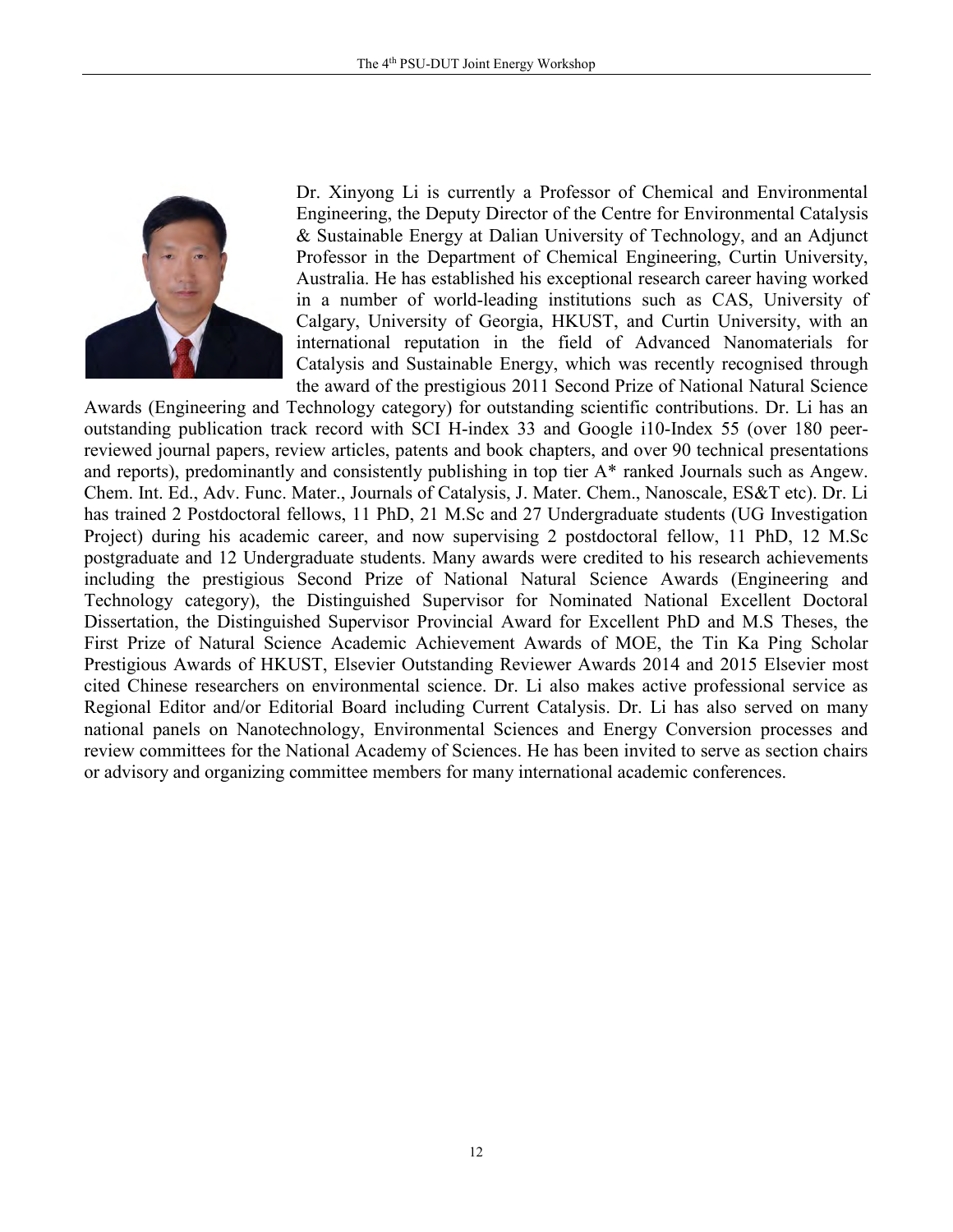# **Under Pressure and in Hot Water – Hydrothermal Reactions of Biomass and Biomolecules**

## **Phillip E. Savage**

## *Pennsylvania State University, Chemical Engineering Department, University Park, PA 16802*

There is much interest in using renewable biomass resources to meet demand for fuels and chemicals. Algal biomass is an attractive renewable feedstock because it requires less land area and has a higher photosynthetic efficiency than terrestrial biomass and it does not involve a food/feed vs. fuel competition as does corn ethanol or soy biodiesel. Being aquatic plants, harvested microalgae carry with then tremendous amount of water. Conventional algal bioenergy processes (e.g., lipid extraction for biodiesel production) first remove the water and then process the dried biomass. This drying step is costly and energy intensive. Thus, there is a need for wet biomass conversion processes that operate in the aqueous phase. We are helping to develop the chemical kinetics and reaction engineering foundations for hydrothermal processes that can convert wet biomass into biofuel intermediates directly (no drying) and thereby reduce process energy demands for biofuel production. This talk will outline recent progress made in understanding and optimizing the use of hydrothermal liquefaction for converting wet biomass into liquid fuels. Advancements in molecular characterization of the reaction products, understanding the hydrothermal reaction pathways and kinetics for biomass and model biomolecules, and reaction modeling will be highlighted.



Phillip E. Savage is the Head of the Chemical Engineering Department at Penn State and the Walter L. Robb Family Chair. He is also Arthur F. Thurnau Professor Emeritus at the University of Michigan. He earned a B.S. from Penn State and M.Ch.E. and Ph.D. degrees from the University of Delaware. All of his degrees are in chemical engineering.

Phil is Editor-in-Chief of *Industrial & Engineering Chemistry Research*. He is on the editorial boards for *J. Supercritical Fluids, Energy & Fuels, and Environmental Progress & Sustainable Energy*. He is past-chair of the Industrial & Engineering Chemistry Division of ACS and a past-chair of the AIChE Catalysis and Reaction Engineering Division.

Phil has published over 200 research articles in archival journals and given nearly 100 invited lectures at other universities and international symposia. He holds three U.S. patents, two of which have been licensed and put into practice commercially. Phil's research deals with reaction kinetics, pathways, and mechanisms in aqueous systems at elevated temperature and pressure. His recent work focuses on hydrothermal conversion of biomass to fuels. Phil has mentored 43 PhD students, nine of whom have been NSF and/or EPA STAR graduate fellows. Phil is a Fellow of both the AIChE and ACS. He received the inaugural (2015) *Energy & Fuels* Excellence in Publication Award from ACS, the 2014 Research Excellence Award from the AIChE Sustainable Engineering Forum, the Inaugural (2009) Michigan Governor's Award for Green Chemistry, and the 2001 National Catalyst Award from the American Chemistry Council in recognition of his outstanding teaching and contributions to chemical education.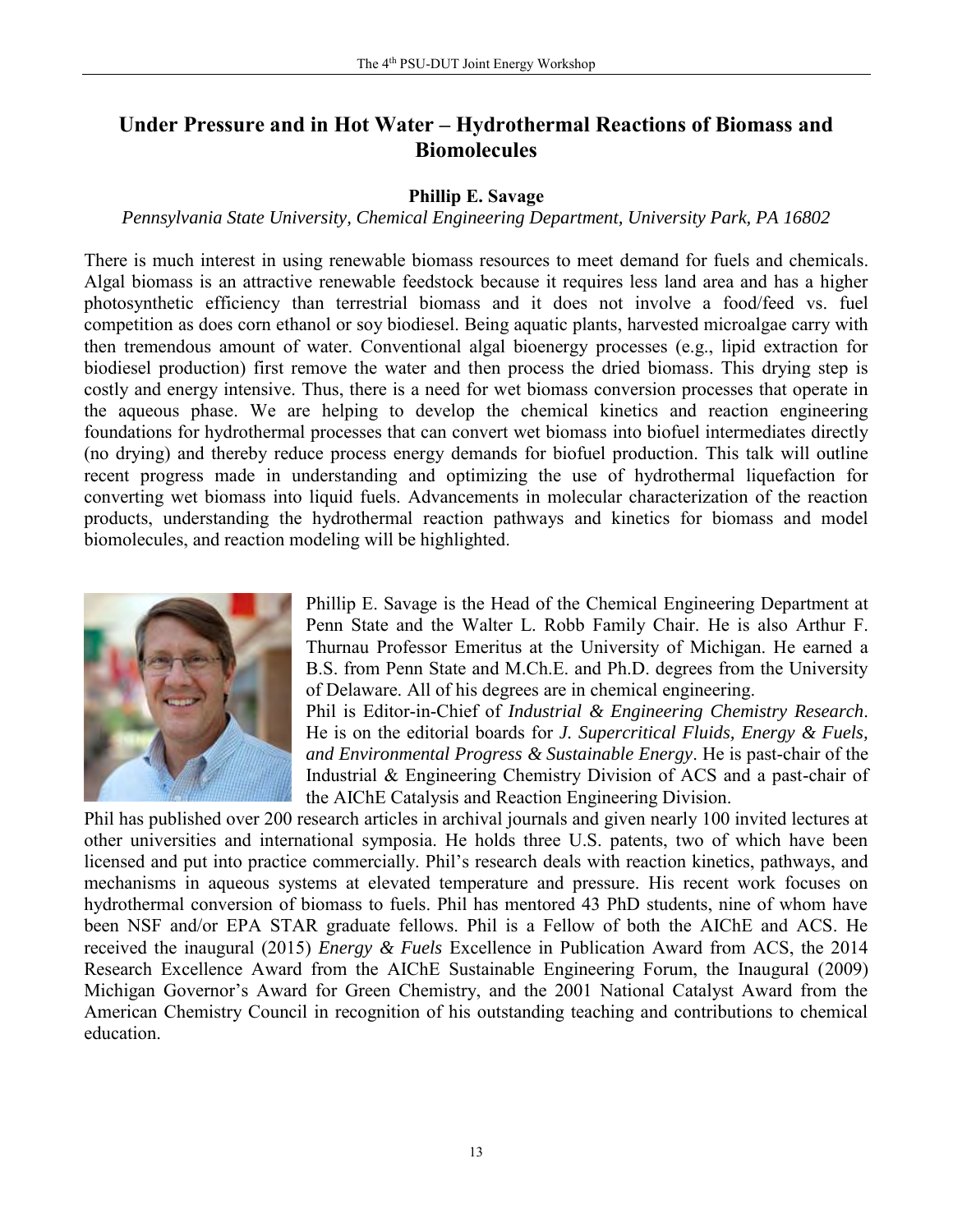## **Carbon Materials Synthesis and Characterization**

**Jieshan Qiu**

*State Key Laboratory of Fine Chemicals, PSU-DUT Joint Center for Energy Research, School of Chemical Engineering, Dalian University of Technology, Dalian 116024, P. R. China.*



Dr. Jieshan Qiu is the executive director of the Institute of Energy Science and Technology and professor of chemical engineering and materials science. Dr. Qiu teaches in materials science and chemical engineering and his research interests focus on carbon materials and conversion of coal to advanced carbon materials. Dr. Qiu's current research includes preparation and application of high performance carbon adsorbents; adsorption separation technology and surface science; functional carbon materials for energy storage; preparation, characterization and application of carbon nano- and micro-materials; carbonbased novel catalysts and catalysis reactions; plasma chemistry and chemical engineering; novel nanomaterials from biomaterials.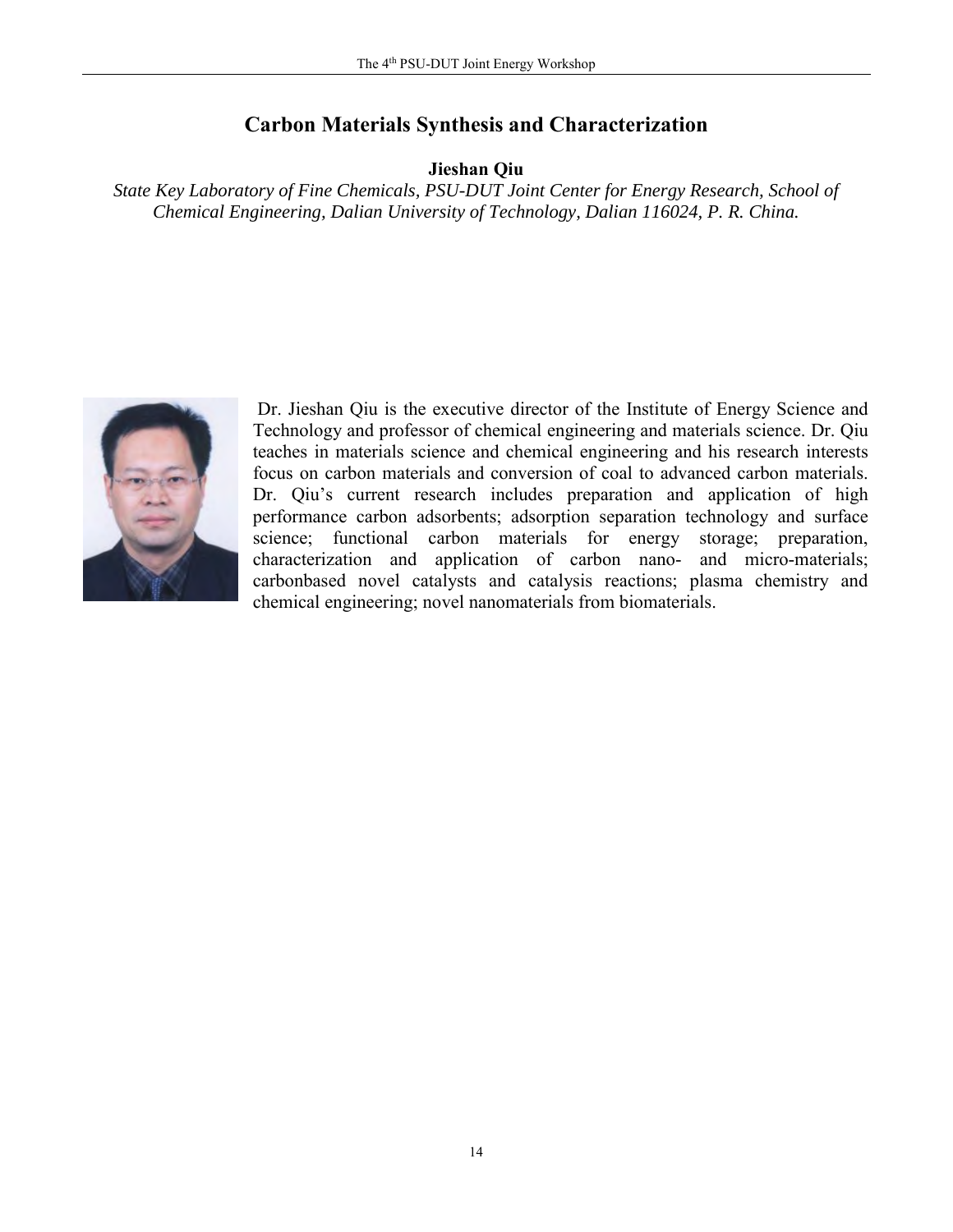## **Design and Synthesis of Hollow Zeolites and their Applications**

#### **Xinwen Guo**

## *State Key Laboratory of Fine Chemicals, PSU-DUT Joint Center for Energy Research, School of Chemical Engineering, Dalian University of Technology, Dalian 116024, P. R. China.*

In recent years, hollow zeolites have attracted increasing attention for their versatile applications ranging from microreactors to metal supports. In our research work, hollow S-1 zeolite nanocubes could be easily controlled from about 150 to 600 nm by simply adjusting the size of parent silicalite-1. Using hollow S-1 nanocubes as host material, HPW@Hollow S-1, a novel solid catalyst which can be reused in the synthesis of ethyl acetate, was successfully prepared by the ship-in-bottle approach. Using "impregnation-dissolution-recrystallization" method, Ni-Pt binary metal nanoparticles with a small average size of 4 nm have been successfully encapsulated in hollow silicalite-1 single crystals. Compared with single metals (Ni or Pt) in the hollow crystals, Ni-Pt@Hol S-1 enhances the dispersion of nickel and platinum. Meanwhile, the encapsulation process enhances the interaction between nickel, platinum and support; making the catalyst sintering and coking resistant in dry  $(CO<sub>2</sub>)$  reforming of CH<sub>4</sub>. The synthesized hollow ZSM-5 exhibits desired acid catalysis with higher shape selectivity, as shown by higher 4-methyl biphenyl selectivity and similar activity in the biphenyl methylation with methanol as compared to solid ZSM-5. Furthermore, hollow ZSM-5 single crystals with double layer shells were successfully prepared with a layer-by-layer technique followed with dissolution-recrystallization strategy. Hollow ZSM-5 nano-sized crystals with encapsulated  $Fe<sub>2</sub>O<sub>3</sub>$ , carbon nanotubes (CNTs), and hollow ZSM-5 encapsulating bimetallic (oxide) nanoparticles such as CuO-Pd, and CuO-Pt as well as Fe2O3-Au have also been successfully synthesized. More interestingly, hollow pineapple-like nanovesicle assembly with hollow metal-encapsulated MFI type nanocrystals further improves the dispersion of encapsulated metal, which show superior activity and good reusability in the reaction of phenol oxidation.



Prof. Xinwen Guo is the Deputy Dean of Faculty of Chemical, Environmental and Biological Science and Technology and a Professor of Chemical Engineering at Dalian University of Technology (DUT). He is affiliated with PSU-DUT Joint Center for Energy Research. He received his Ph.D. in Industrial Catalysis at DUT in 1994. He began his faculty appointment at DUT in 1994. He has received a number of awards, including a Young Faculty Award, an expert of Dalian City, an expert of Liaoning Province, Award for Progress in Science and Technology of China. He has published approximately 200 papers in peer-

reviewed journals, and co-authored a book titled "Science and Engineering Fundamentals of Green Petrochemical Technology" (published by Petrochemical Press). He has been granted 30 patents in China. His group's research currently focuses on the synthesis of novel zeolites and MOF materials and their applications such as shape-selective alkylation and selective oxidation, the conversion of carbon dioxide into fuels, and computational catalysis. His research has been financially supported by Natural Science Foundation (NSF) of China, the Education Ministry of China, the Science and Technology Ministry of China, and Industry.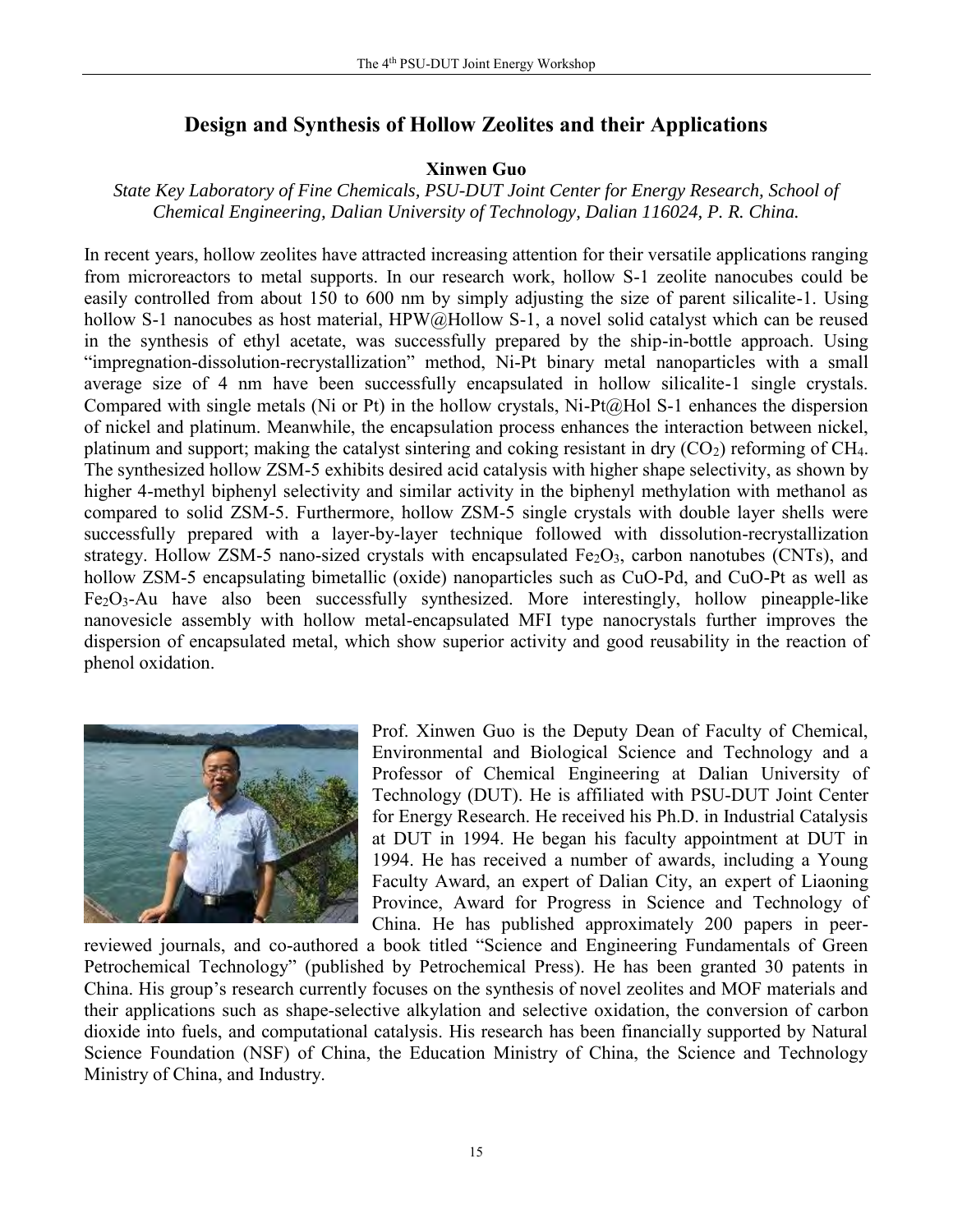# **Computational Chemistry Studies of Heterogeneous Catalysis: the Impact of Selfassembled Monolayers on Selectivity**

## **Michael J. Janik**

## *Department of Chemical Engineering at Pennsylvania State University*

Our group applies computational chemistry techniques to a range of catalyst and materials design challenges in energy technology. Quantum mechanics based computational techniques, such as density functional theory methods, are a useful tool in guiding catalyst design. Density functional theory (DFT) methods are widely used to evaluate surface catalytic reaction mechanisms and to predict the relative performance of various catalyst formulations or structures. Our group applies these methods to complex systems including metal and metal oxide catalysts and electrocatalysts. In each area, complexity is introduced to include features of the material or reaction environment that challenge straightforward application of DFT methods. Examples include the modeling of mixed oxide catalyst surfaces, inclusion of electrolyte impacts on electrochemical reactions, or the impact of self-assembled monolayers on catalyst selectivity. For this talk, I will overview the goals and approaches used to apply DFT methods to complex catalysts, and use the example of self-assembled monolayer effects on hydrogenation selectivity to illustrate these approaches.



Dr. Janik is a Professor of Chemical Engineering at Pennsylvania State University. He began his appointment at Penn State in August, 2006. His research interests are in the use of computational methods to understand and design materials for alternative energy conversion systems. Current activities address a wide-range of energy technologies including fuel cells and electrolysis, hydrogen generation, organic photovoltaics, and  $CO<sub>2</sub>$  capture and utilization. Research methods emphasize atomistic simulation using quantum chemical methods and kinetic modeling. Janik is affiliated with the Penn State Energy Institute, PSU-Dalian University of Technology Joint Center for Energy Research, the PSU Institutes of Energy and

the Environment, and the Battery and Energy Storage Technology Center. He also holds the title of HaiTian (Sea-Sky) Scholar from Dalian University of Technology. The Janik group currently includes 12 graduate students and 12 undergraduate students. Dr. Janik received his B. S. in Chemical Engineering from Yale University. He completed his doctoral studies at the University of Virginia under the advisement of Bob Davis and Matt Neurock. He has co-authored approximately 100 peer reviewed papers, and co-edited the book "Computational Catalysis" (with Aravind Asthagiri), published by the Royal Society of Chemistry in 2013.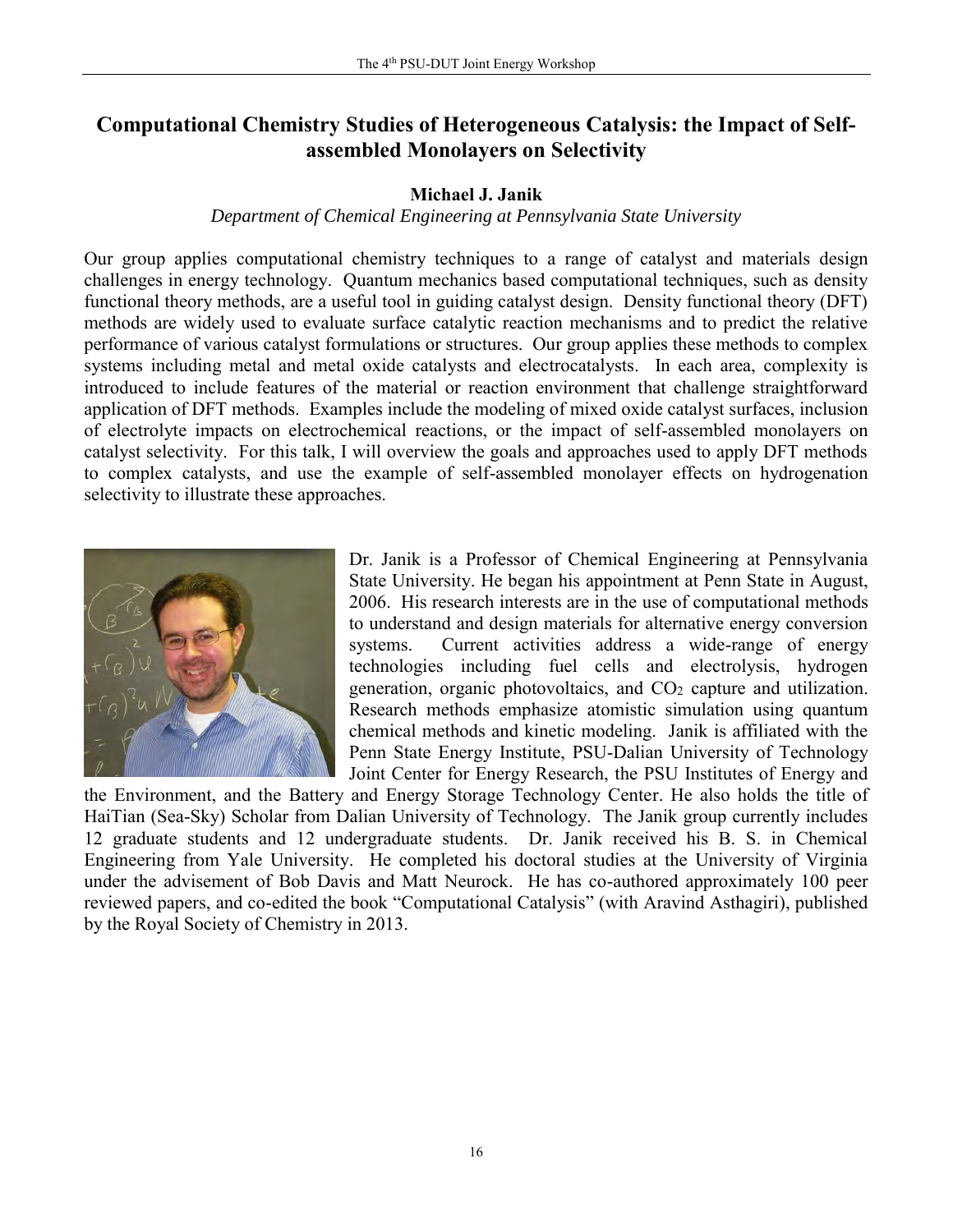# **Sulfur Removal from Engine Fuels: Hydrodesulfurization and Oxidative Desulfurization**

## **Anjie Wang**

#### *School of Chemical Engineering at Dalian University of Technology*

Sulfur in gasoline and diesel is removed industrially by hydrodesulfurization (HDS), which is conventionally catalyzed by Mo- and W-based sulfides with Co and Ni as the promoters. However, sulfide catalysts are not effective in removing refractory sulfur compounds such as dibenzothiophenes (DBTs). Metal phosphides show great promise in the HDS of refractory sulfur compounds,in which the hydrogenation route predominates, because of their high hydrogenationactivity. Unexpectedly, our group found that 4,6-dimethyl dibenzothiophene(4,6-DMDBT) is more reactive than DBT over supported MoP and WP. As a result, a combination of MoP bed and NiMoS bed led to enhanced HDS of a real diesel. Oxidative desulfurization takes place in mild conditions  $\approx 100$  °C and atmospheric pressure), and is considerably efficient to turn the refractory sulfur molecules, which is less reactive in HDS, into their sulfones. The generated sulfones can be easily removed by extraction and/or adsorption. For this talk, I will outline the preparation of metal phosphides, the catalytic performance of metal phosphides in HDS, and the continuous oxidative desulfurization in a fixed-bed reactor.



Dr. Anjie Wang is a Professor of Catalysis at Dalian University of Technology. He began his appointment at Dalian University in July, 1988. His research interests include clean fuel catalysis, mesoporous and micro-mesoporous composite materials for catalysis, catalytic reaction engineering, and plasma catalysis. He is a member of Catalysis Society of China, and the Director of Liaoning Key Laboratory of Petrochemical Technology and Equipment. He is affiliated with the State Key Laboratory of Fine Chemicals and the PSU-DUT Joint Center for Energy Research. Dr. Wang received his Ph.D. degree in Coal Chemical Engineering from Dalian University of Technology in 1991. He has coauthored approximately 120 peer-reviewed papers, and co-authored two

books "Introduction to Heterogeneous Catalysis" (with Roel Prins and Xiang Li, published by Imperial College Press, 2016) and "Chemical Reaction Engineering" in Chinese (withYuzhi Zhou and Bei Zhao, published by Chemical Industry Press, 2004).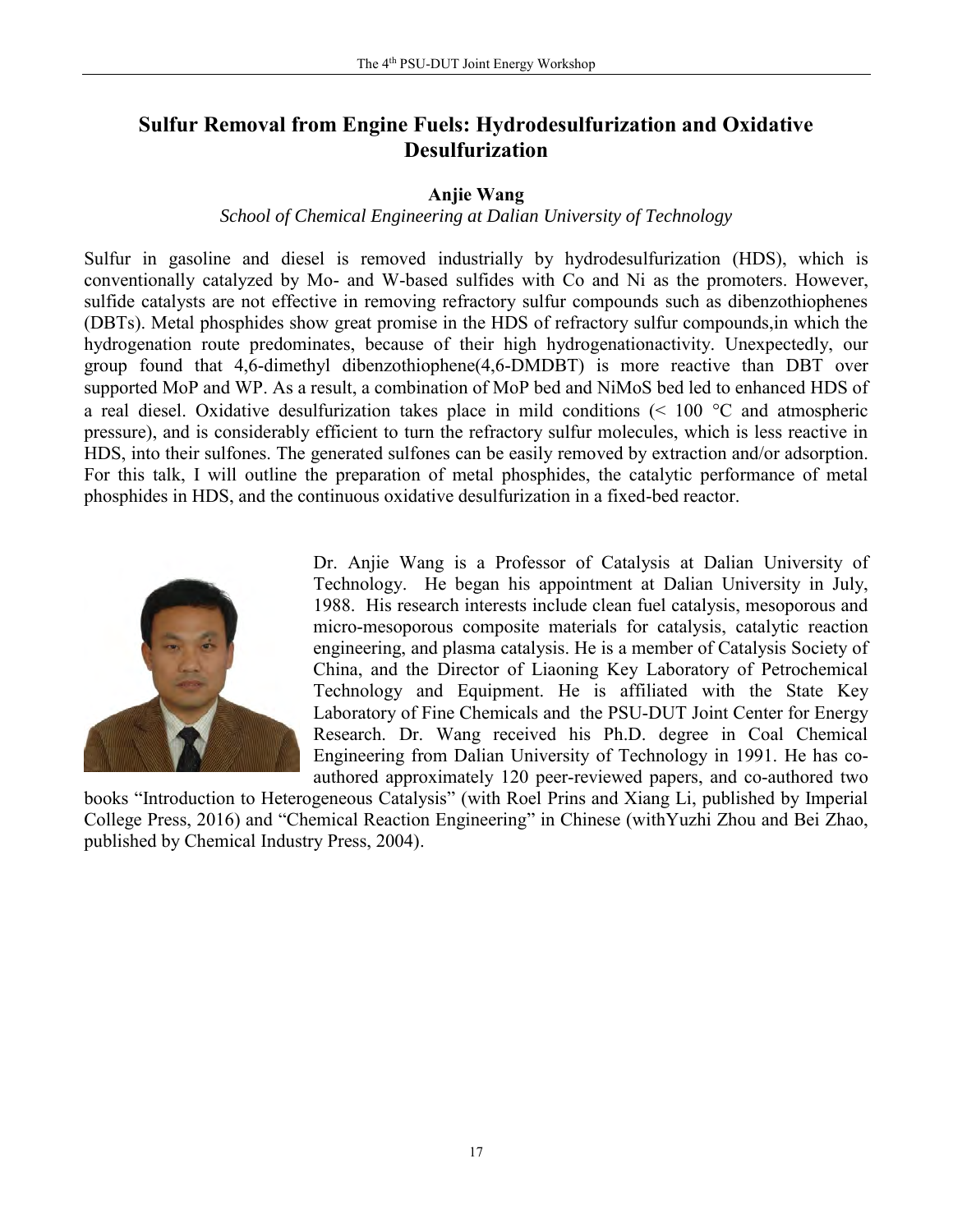# **Understanding Site Isolation of Pd and Ni in Zn-based Bulk Intermetallics during the Selective Hydrogenation of Alkynes**

#### **Robert M. Rioux**

*Department of Chemical Engineering and Department of Chemistry, The Pennsylvania State University, 165 Fenske Laboratory, University Park, PA 16802-4400*

The catalytic semi-hydrogenation of acetylene to produce ethylene is a common method for the removal of trace acetylene  $(\sim 1\%)$  in ethylene feed streams destined for ethylene polymerization. An effective catalyst for this reaction converts all of the acetylene to ethylene without further conversion of ethylene to ethane such that there is a net increase in the amount of ethylene. Pd-Ag alloys, and more recently, intermetallic Pd-Ga compounds, demonstrate high selectivity towards ethylene and long-term stability. Improved selectivity is a result of isolation of active Pd hydrogenation sites which reduces overhydrogenation to form ethane, oligomerization products, and coke formation on the catalyst surface. Replacing Pd-based catalysts with base metal Ni-based catalysts would be highly beneficial in terms of cost and environmental impact. Bulk intermetallic catalysts contain little structural and compositional variance, a property that is not easily attainable with supported catalysts. We report on the catalytic selectivity of unsupported bulk intermetallic Ni-Zn and Pd-Zn catalysts for acetylene semihydrogenation. We demonstrate the addition of Ni to Zn improves selectivity to ethylene due to a reduction in acetylene oligomerization products rather than ethane over-hydrogenation. The most selective catalysts had the lowest Ni content with a  $\gamma$ -brass bulk structure. Structural investigation by neutron diffraction demonstrated the presence of well-defined Ni (or Pd) trimers in the  $\gamma$ -brass structure with the number of these trimers increasing with Ni (or Pd) content. The Ni alloys are active for  $H_2-D_2$ exchange, but all surfaces (i.e, different Ni content) are indistinguishable with respect to their catalytic behavior. In the case of Pd-Zn alloys with the  $\gamma$ -brass structure, there are apparent differences in the H<sub>2</sub>-D<sup>2</sup> rates and ethylene hydrogenation as the Pd content (and therefore number of Pd trimers) increases. While the Ni and Pd trimers are stable in the bulk structure, the differences in the surface stability of these trimers in the Zn matrix and the corresponding percentage of the trimer-containing surface present in a Wulff reconstruction explain the disparate catalytic results in the seemingly related systems. We demonstrate bulk intermetallics are useful systems to screen compositional and structural (from siteisolated to well-defined 2D clusters) variance on catalytic behavior. Transforming the bulk intermetallic structure into its nanoscale analog still remains a critical challenge for catalyst synthesis.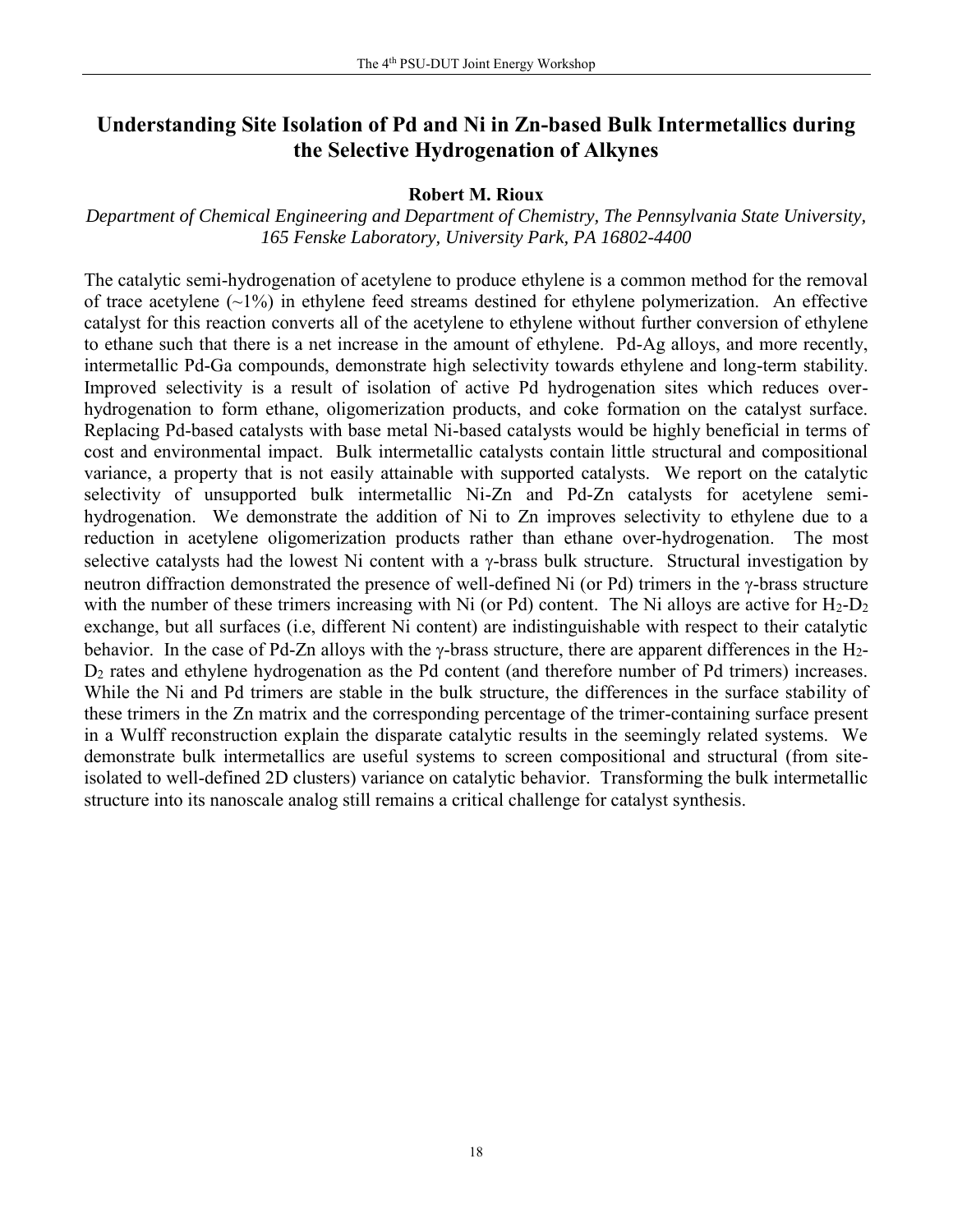

Robert (Rob) M Rioux is the Friedrich G. Helfferich Associate Professor of Chemical Engineering at the Pennsylvania State University. Prior to joining the Pennsylvania State University in 2008, he was a National Institutes of Health Postdoctoral Fellow at Harvard University in the Department of Chemistry and Chemical Biology working with Professor George Whitesides. He received his Ph.D. in physical chemistry from the University of California, Berkeley in 2006 working for Professor Gabor Somorjai. He holds a B.S. and M.S. degree in chemical engineering from Worcester Polytechnic Institute and the Pennsylvania State University, respectively. Since joining the Penn. State faculty, he has received a number of awards, including a DARPA Young Faculty Award, an Air Force Office of Scientific Research Young Investigator Program Award, a NSF

CAREER Award and a 3M Non-Tenured Faculty Award. Research in his laboratory is currently sponsored by NSF, DOE-BES, DARPA, AFOSR, AFRL, ACS-PRF and industry. His group's current research focus is on the development of spatially- and temporally-resolved spectroscopic techniques for imaging catalytic chemistry, single molecule methods to understand single molecule/particle catalytic kinetics and dynamics, elucidating reaction mechanisms in nanoscale systems, including catalyst synthesis, development of solution calorimetric techniques to understand catalytic processes at the solidliquid interface and the development of base-metal catalysts for chemoselective chemical transformations.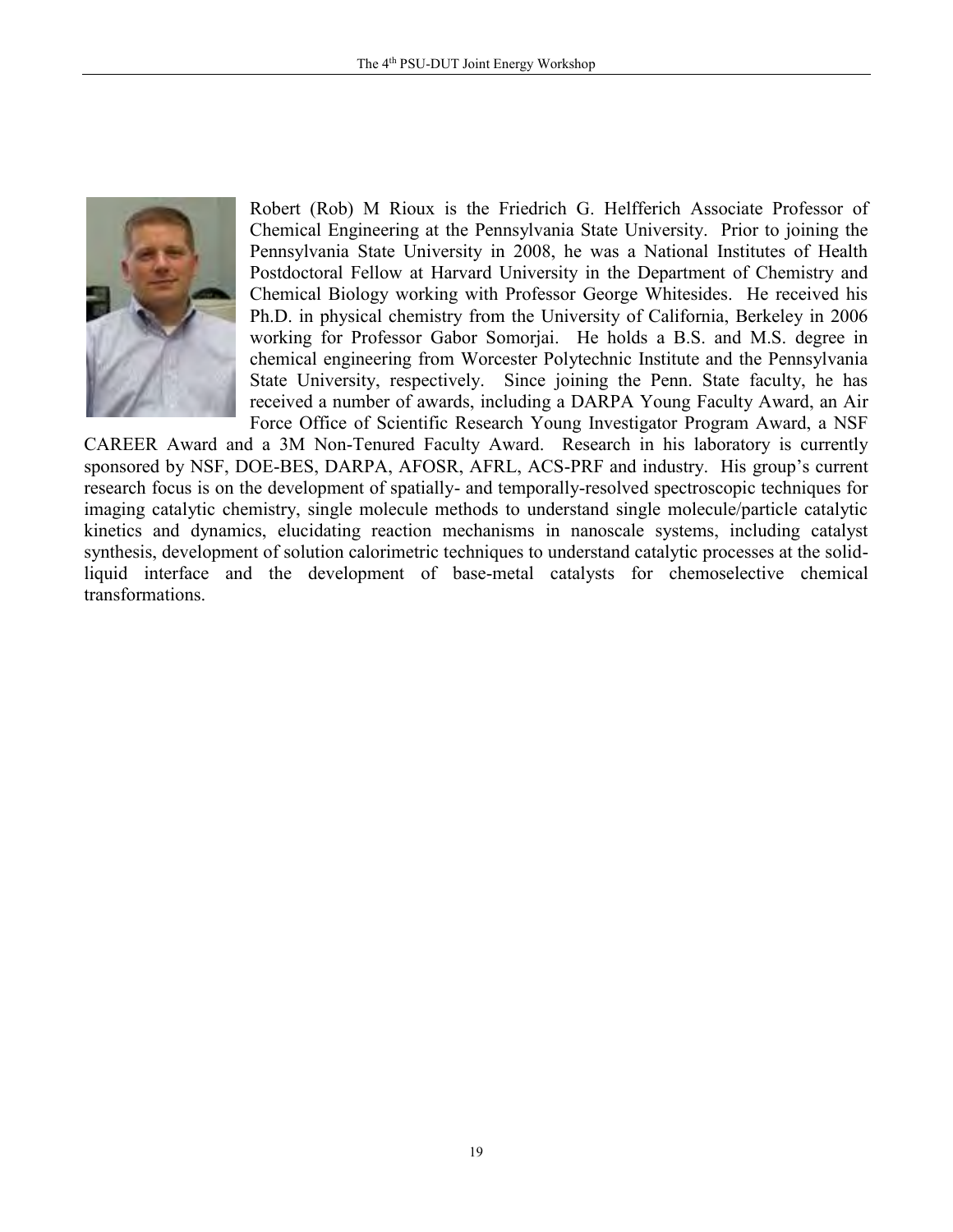# **Intensification of Chemical Reaction by Synergy of Non-Thermal Plasma and Catalysis**

## **Yao Wang**

## *School of Chemical Engineering at Dalian University of Technology*

Our group applies the conbination of non-thermal plasma with catalysis techniques to the reactions which are unfavorable thermodymically nor kinetically including high-purity hydrogen production from H<sub>2</sub>S splitting, CO<sub>2</sub> conversion into methane, and preparation of metal phosphides. Hydrogen sulfide  $(H<sub>2</sub>S)$  is a highly toxic and corrosive contaminant in large quantities. As a consequence,  $H<sub>2</sub>S$  must be detoxified, in general, by the Claus process, in which  $H_2S$  is partially oxidized to produce elemental sulfur and water. On the other hand, H2S has often been considered a potential source of hydrogen for the future hydrogen energy economy. Recently, we found that the combination of semiconductor catalysis with non-thermal plasma in a dielectric barrier discharge (DBD) reactor was extremely efficient to decompose H2S for the production of hydrogen and sulfur at atmospheric pressure. In this presentation, decomposition of hydrogen sulfide in non-thermal plasma aided by supported  $Zn_xCd_{1-x}S$ solid solutions will be presented. A series of  $Al_2O_3$  supported  $Zn_xCd_{1-x}S$  solid solutionswere prepared, and investigated in the plasma-induced H2S decomposition.



Dr. Yao Wang is a Professor of Chemical Engineering, School of Chemical Engineering at Dalian University of Technology (DUT), China. She specializes in heterogeneous catalysis, bio-oil upgrading, and process system engineering. Her current research interests address intensification of chemical reaction bysynergy of non-thermal plasma and catalysis (highpurity hydrogen production from  $H_2S$  splitting and  $CO_2$  conversion), hydrodeoxygenation of bio-oil derived from cellulose-based biomass, and synthesis of transition metal phosphides via hydrogen plasma reduction and their applications in hydrotreating process.

Dr. Wang received her Ph.D. degree in Chemical Engineering from Dalian University of Technology, China in 2004. She has been a faculty of Dalian

University of Technology since 1991. She is affiliated with PSU-DUT Joint Center for Energy Research. She has published over 50 quality papers in peer-reviewed journals, and co-authored two textbooks "Chemical Engineering Principles" (published by Chemical Industry Press) and "Chemical Engineering Design"(published by Chemical Industry Press). She is one of the recipients of the Third Prize of Natural Sciences of Liaoning Province. Her research has been financially supported by Natural Science Foundation of China, the Education Ministry of China, and Liaoning Province.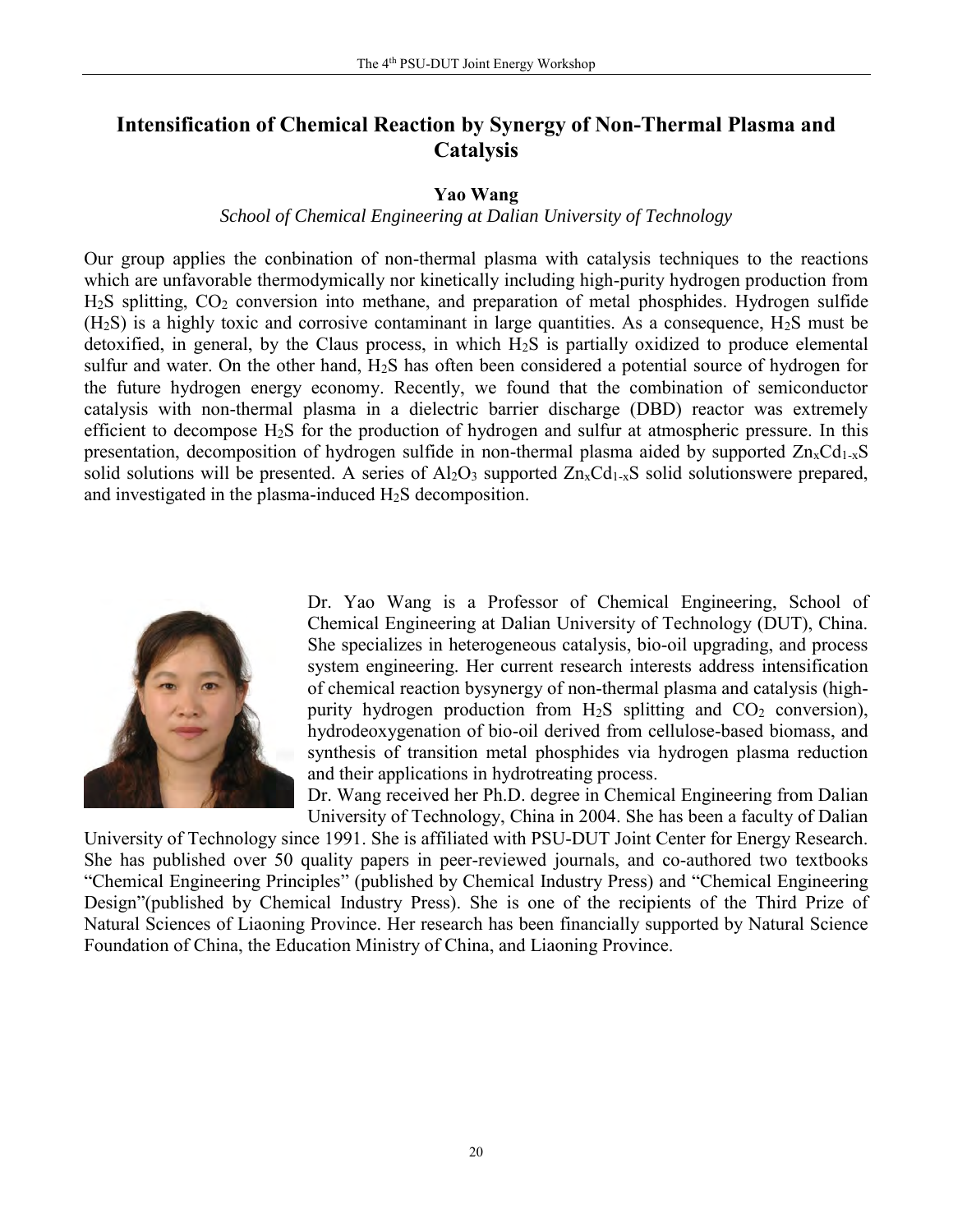## **Tar Formation and Characterization during Pyrolysis of Coal and Biomass at High Temperatures and Pressures**

## **Sarma V. Pisupati**

#### *Department of Energy and Mineral Engineering (EME) at Penn State University*

Tars are a group of compounds obtained during the rapid devolatilization of coal or biomass that can condense and merit a special investigation especially when biomass and coal are blended. Characterization of tars can provide meaningful information. It can help predict the amount and constituents of tars in processes where liquid products yield need to be maximized or minimized. Minimizing liquid product yield is for instance required in coal or biomass gasification, since tar in the product gas is undesirable. However, in combustion processes, tar becomes a valuable product as it carries a significant amount of the fuel's calorific value. In pyrolysis processes it is even highly valued as many species forming tar are the main constituents of bio-oil. Quantification and characterization of tar can also provide a good insight into the mechanism of thermal breakdown of solid fuels. There have been several studies investigating the formation and composition of tars in biomass and coal thermochemical processes. However, these studies have been conducted mostly in fluidized and fixed bed reactors offering a maximum temperature of approximately 1473 K. Therefore studies focusing on the formation and characterization of tar in high temperature systems such as entrained flow gasifiers are scarce.

The present study aims at bridging the gap that exists in the characterization of tars formed during high temperature pyrolysis of coal and biomass. Studies on tar species formation at high temperatures (1300- 1500C) in a high pressure and high temperature entrained flow reactor have been conducted using Pittsburgh #8 Bituminous coal, White Pine sawdust and Swichgrass powder. Tar sampling was done using "European Tar Protocol". Identification and quantification of the compounds found in the tars was carried out by Gas Chromatography Mass Spectrometry (GC-MS). From the GC-MS results, the mass and the mole of the elements making up the tar species were calculated. The average molecular weight as well as the high heating value (HHV) of the each tar sample were also calculated. Variation of the H/C ratio of the tars indicated that this ratio decreased as the pyrolysis temperature is increased. Higher pyrolysis temperature resulted in an increase of the S/C ratio of the tar. The HHV, calculated by Dulong formula, decreased as the devolatilization temperature was increased.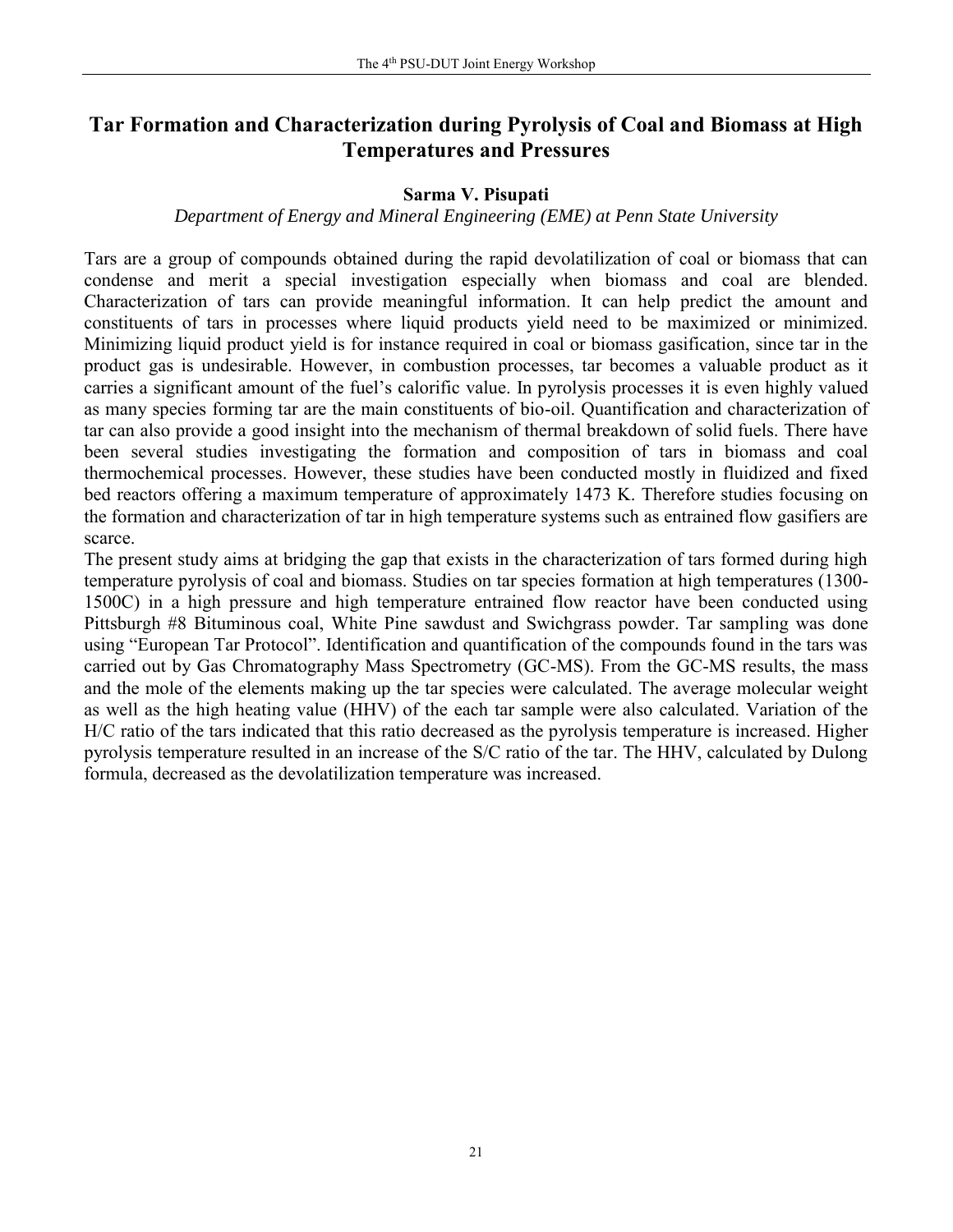

Sarma V. Pisupati is Professor and Chair of the Energy Engineering Program, and Director of Online Education in the John and Willie Leone Family Department of Energy and Mineral Engineering at Penn State. He also codirects Coal Science and Technology Program of the EMS Energy Institute. He earned B.S. and M.S. degrees in Chemical Engineering and a Ph.D. degree in Fuel Science. He has been studying and teaching the issues related to the energy and environment for the past 35 years. He has worked in industry for five years before joining The Pennsylvania State University.

Prof. Pisupati's main areas of scientific research are combustion behavior of fossil fuels in fixed; fluidized and pulverized modes; computational fluid

dynamic modeling of combustion systems for emission reduction; advanced power generation methods; oxy-fuel combustion; slagging and fouling in gasification; coal and biomass co gasification, energy conservation methods. He was Principal Investigator (PI) or co-PI on 60 externally funded scientific research projects and was involved in 15 other projects with specific responsibilities. He coauthored about 200 research publications and has one US patent.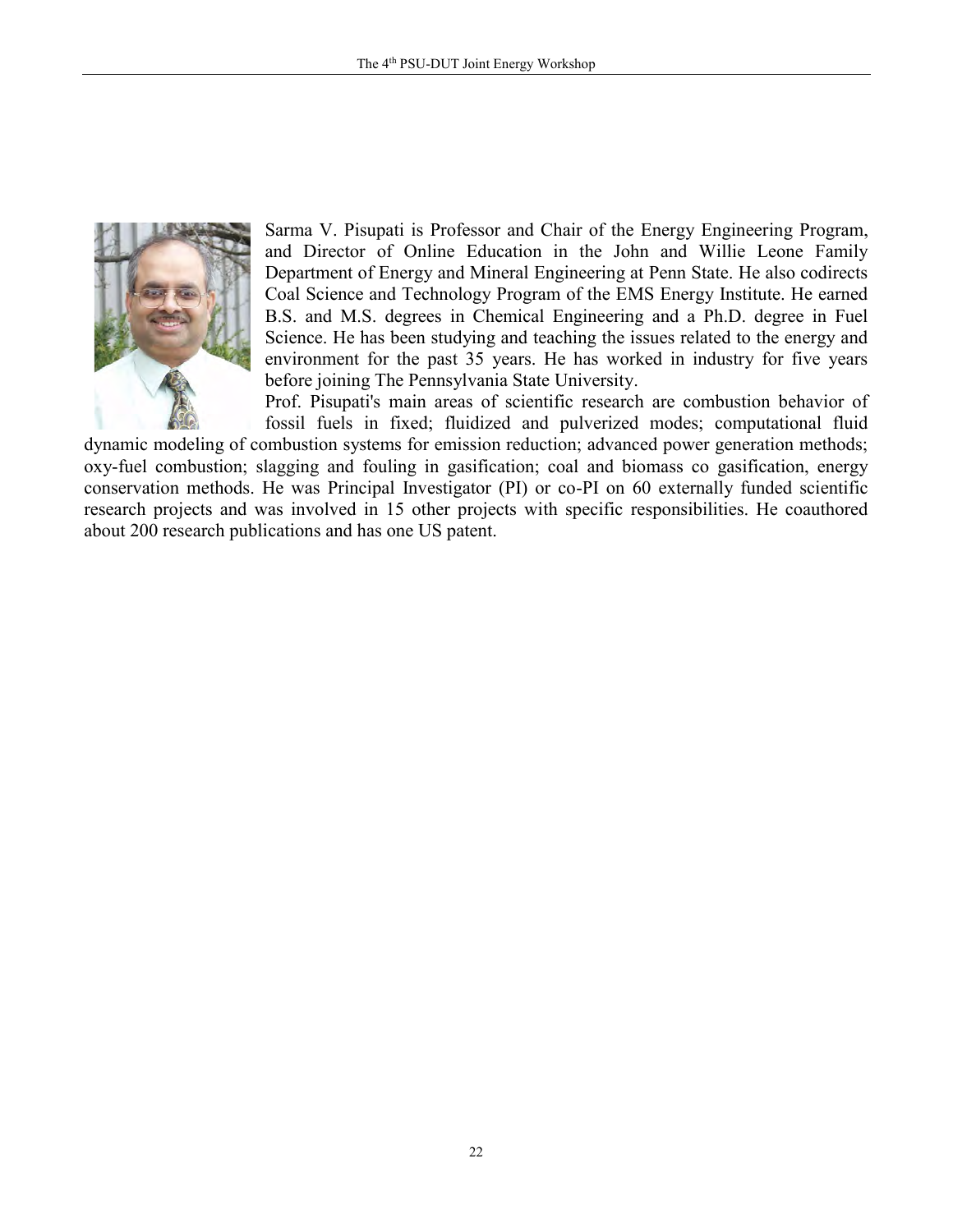# **Overview on Coal Direct Conversion into Liquid Products and Other Coal-Related Works in Our Group**

## **Haoquan Hu**

## *State Key Laboratory of Fine Chemicals, Institute of Coal Chemical Engineering, School of Chemical Engineering, Dalian University of Technology, Dalian 116024, Liaoning, China*

Direct coal conversion into valuable liquid products, gas and char is an effective approach for clean utilization of coal. To improve the liquid product yield in coal pyrolysis, a novel process by coupling of traditional coal pyrolysis with catalytic reforming of low carbon hydrocarbon like CH<sub>4</sub> and  $C_2H_6$  was developed in our group. By this way, above 50% tar yield than general pyrolysis can be obtained, which was resulted from the interaction of free radicals from coal with those from the hydrocarbon reforming confirmed by the isotope trace analysis. To clarify the coal pyrolysis process, some new apparatus like single-photon ionization time-of-flight mass spectrometry (SPI-TOF-MS) coupled with molecular beam sampling, *in-situ* coal pyrolysis- TOF-MS with EI and vacuum ultraviolet photoionization was applied to detect the free radicals or primary pyrolysis products. In the research on direct coal liquefaction (DCL), we focus on the catalyst effect and hydrogen transfer mechanism in DCL. We found that addition of small amount H<sub>2</sub>S to H<sub>2</sub> can obviously promote the conversion of preasphaltene and asphaltene into oil, and the interaction between hydrogen-donor and non-donor solvents affects the liquefaction performance. In addition, our group also conducts some studies on (i) synthesis and application of hierarchical materials (like activated carbon and zeolite) in hydrogen production by catalytic reforming of CH4/C2H<sup>6</sup> and catalytic decomposition of CH4, simultaneous capture and removal of hazardous pollutants during coal conversion, (ii) coal structure analysis and the theoretical calculation for the cleavage analysis of weak bonds in coal during thermal conversion, (iii) the mechanism and modeling of pore structure evolution in a coal particle during rapid pyrolysis by simulation based on CPD model. In this talk, I will overview the processes of direct coal conversion into liquid products and other coal-related studies in our group.



Dr. Hu is a Professor of Chemical Engineering at Dalian University of University (DUT). He began his appointment at DUT in July, 1985. His main research interests are in the coal and biomass conversion, preparation of porous materials and their application. Current activities address in fundamental research on coal structure and mechanism of coal thermal conversion, and developing new coal conversion technology including a process to integrate methane-rich gas activation with coal pyrolysis for high liquid product, coal direct liquefaction. He is the project leader of a National Key Research and Development Project on "Basic research on low rank coal conversion to high quality liquid fuels and chemicals". Hu

is affiliated with School of Chemical Engineering of DUT, and is the director of Institute of Coal Chemical Engineering. He is also the Academic Committee Members of several state key laboratories including the State key laboratory on Coal Conversion in Shanxi institute of coal chemistry, Chinese academy of sciences; Editorial Board Member of several journals such as Fuel Processing Technology, J. of Fuel Chemistry, J. of DUT. The Hu group currently includes one associate professor, two lectures, 28 graduate students. Dr. Hu received his Bachelor degree in Chemical Engineering in 1982 from Zhejiang Institute of Technology, and his Master degree in 1985 and Ph.D. degree in 1990 from DUT. He has coauthored more than 100 peer reviewed papers and more than 10 granted or applied patents.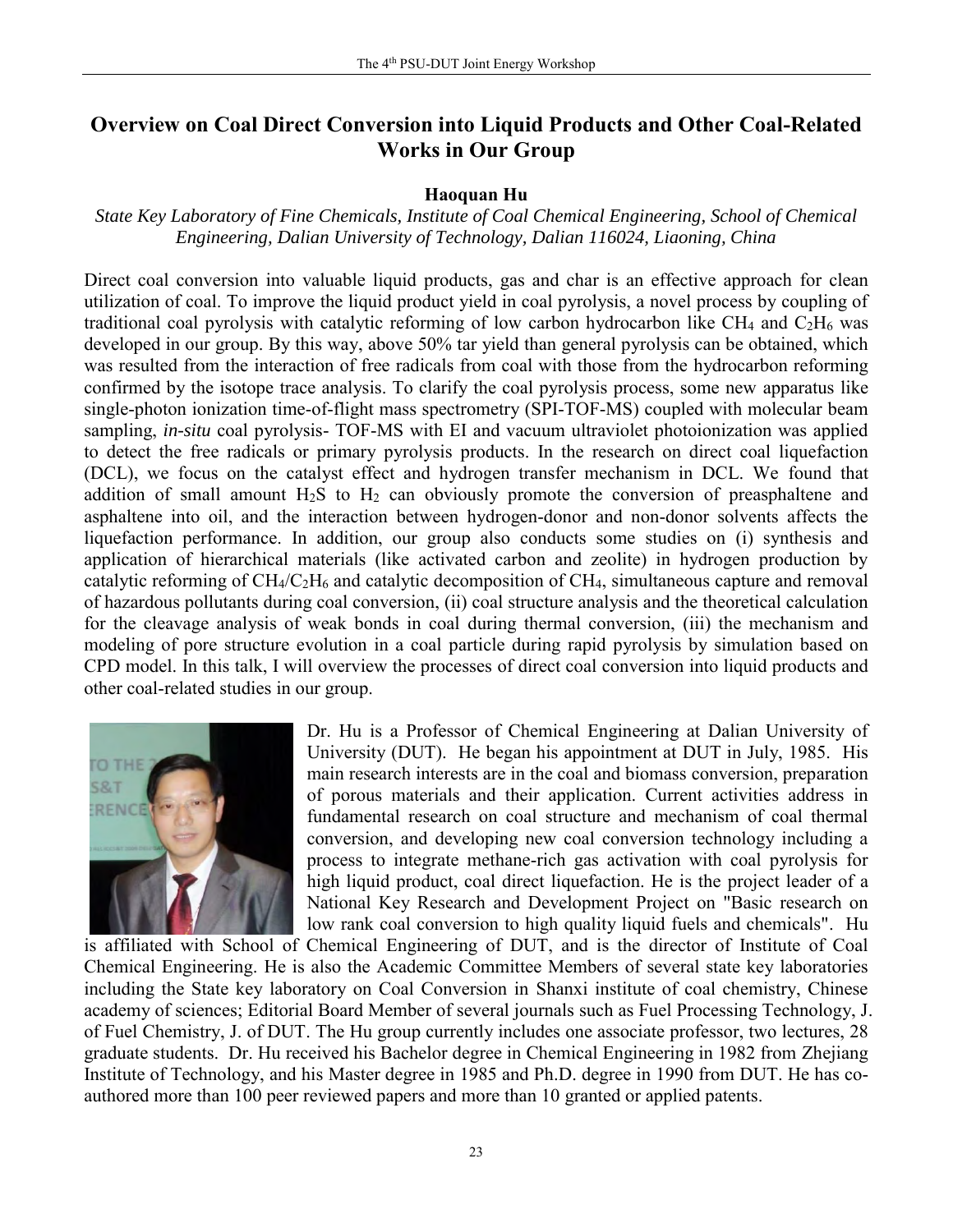# **Development of Functional Composite Materials for Energy Storage Applications**

**Donghai Wang**

*Department of Mechanical and Nuclear Engineering Department of Chemical Engineering The Pennsylvania State University*

Electrical energy storage (EES) technologies are a key enabler to the future smart grid, particularly with the increasing penetration of renewable intermittent energy such as solar and wind energy. Similarly, EES technologies must be incorporated if transportation is to be partially or even totally electrified such as in plug-in hybrid and all electric vehicles. Li-ion batteries dominate portable electronic device and are the most likely EES system for transportation and small-scale stationary application; however, a large increase in the storage capability is needed, combined with lower cost and longer life. Today's intercalation based Li-ion batteries now are approaching their limits. My group is interested at development of new materials and technology for electrochemical energy storage application with emphasis on developing the functional composites and understanding the effect of controlled structure, interface and composition on its electrochemical performance. The presentation will cover development of cathode and electrolyte for Li-S battery and micro-sized Si-C composites for Li-ion anode and understand structure-property relationship for its excellent energy density and cycling stability of the batteries.



Dr. Donghai Wang is currently Associate Professor at Department of Mechanical Engineering and Department of Chemical Engineering at The Pennsylvania State University. Before joining Penn State in 2009, he was a postdoc and subsequently became a staff scientist at Pacific Northwest National Laboratories where he developed functional materials for catalysis and energy storage techniques. He received a B.S. and Ph.D. degree in Chemical Engineering from Tsinghua University and Tulane University in 1997 and 2006, respectively. Dr. Donghai Wang's research interests have been related to design and synthesis of materials for a variety of applications. His recent research is focused on material development for energy conversion and storage technologies such as batteries, fuel cells and solar fuels. Professor Wang has authored and co-authored over 80

peer reviewed publications and 4 book chapters.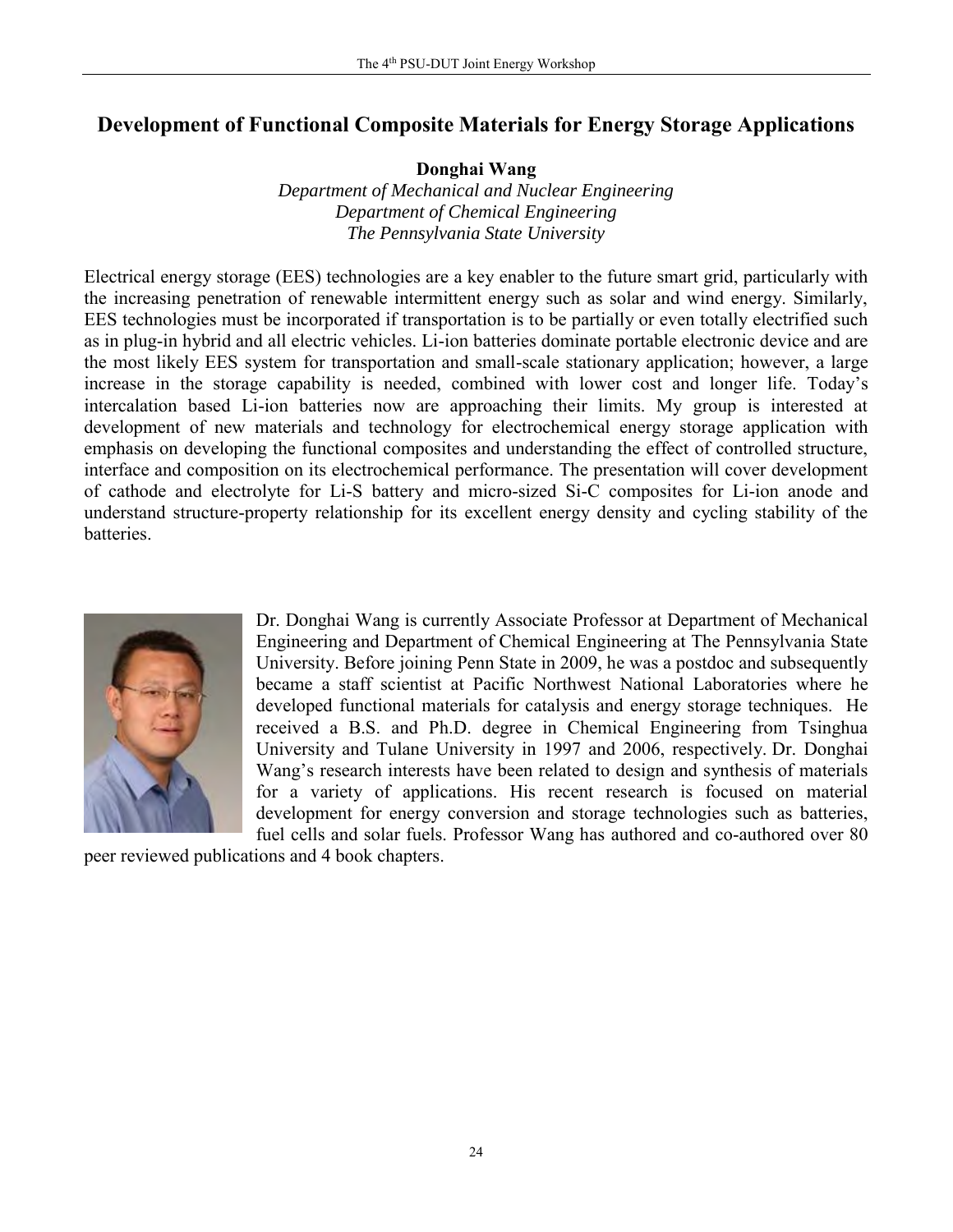# **Low- and Non-platinum Electrocatalysts of Polyelectrolyte Membrane Fuel Cells (PEMFCs) & Low-temperature Direct Biomass Fuel Cells (L-T DBFCs)**

## **Yujiang Song**

*State Key Laboratory of Fine Chemicals, School of Chemical Engineering at Dalian University of Technology*

Part I: Platinum-based electrocatalysts are one of the key materials of PEMFCs and have been confronting the challenge of activity, cost, and durability, preventing this clean technology from widespread commercialization. We aim to create new types of low- and non-platinum electrocatalysts to tackle the problem, such as by developing controllable synthetic approaches and scaled-up preparative route for practical applications.

**Part II:** L-T DBFCs represents a new type of fuel cells directly converting biomass, especially solid water-soluble ones, to electricity. Unlike common hydrogen and alcohol fuel, biomass comes from photosynthesis, can be easily stored and transported, as well as has no fuel cross-over and is friendly to the polymer membrane. We focus on the selection of appropriate biomass molecules, advanced electrocatalysts for anodic fuel oxidation, and engineering issues.



Dr. Song received his M. S. in Inorganic Chemistry from Jilin University in 2000. He completed his doctoral studies at the University of New Mexico & Sandia National Laboratories (SNL) under the advisement of Dr. Prof. John A. Shelnutt in 2004. He was a Postdoctoral Researcher and later became a member of The Technical Staff at SNL from 2005-2009. He joined Dalian Institute of Chemical Physics of Chinese Academy of Science as a group leader in 2009. Dr. Song is a Professor of Chemical Engineering at Dalian University of University since 2015. His research interests include electrocatalysis, energy materials, PEMFC, L-T DBFCs, and CO<sub>2</sub> electrochemical reduction.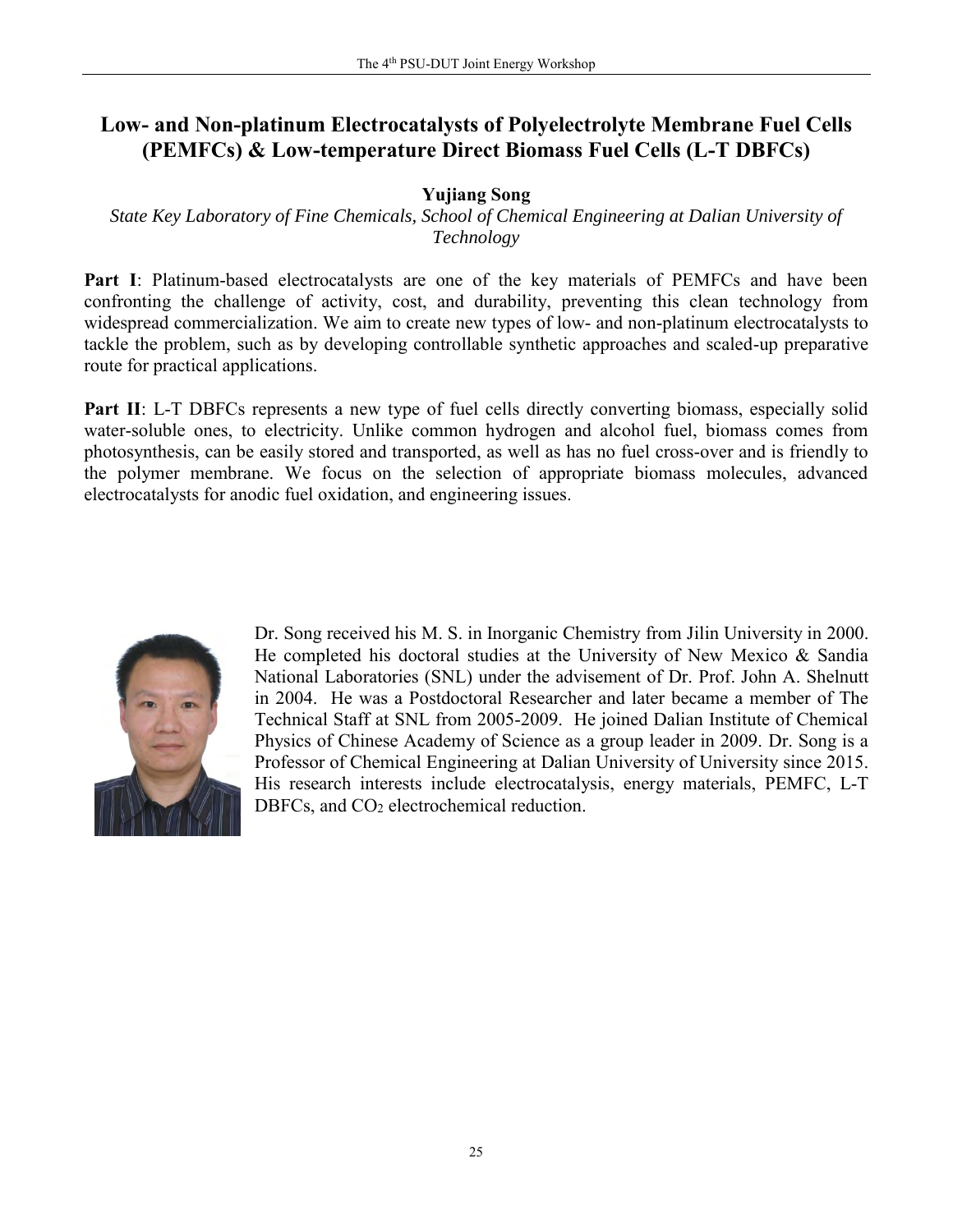# **Recent Progress of Developing Molecular Basket Sorbents for CO<sup>2</sup> and H2S adsorption separation**

## **Xiaoxing Wang**

## *Senior Research Associate, EMS Energy Institute, the Pennsylvania State University*

Capture of  $CO<sub>2</sub>$  from various gas streams, especially from large sources of emissions such as coal fired power plants, is of critical importance in mitigating the greenhouse gas effect while meeting the increasing energy demand worldwide. Molecular basket sorbents (MBS) consisting of functional polymers immobilized in nano-porous materials have shown great potential as highly selective, highcapacity solid sorbent for  $CO<sub>2</sub>$  capture. Here, I will present our recent efforts in developing new generation of molecular basket sorbents (MBS) , which includes using various commercially available supports such as fumed silica, silica gel, TUD-1 and carbon materials, and post-TEOS coating method to reduce the preparation cost, increase the capacity and enhance the sorption kinetics of MBS for  $CO<sub>2</sub>$ capture from flue gas. By using commercial supports, the MBS preparation cost and the associated cost for CO<sup>2</sup> capture are significantly lower compared to MCM-41 and SBA-15 (represents over 1000 times reduction in cost). Both the  $CO<sub>2</sub>$  sorption capacity and sorption kinetics were also improved. The addition of alkali carbonate promoted the  $CO<sub>2</sub>$  sorption capacity and stability of the MBS. The post-TEOS coating method was found to be effective in improving the thermal stability and regenerability of MBS. The current efforts make the new generation MBS more promising for practical applications. Additionally, through the collaboration with the engineering team at RTI International, the molecular basket sorbent has also been successfully scaled up from lab-scale powder to pilot-plant scale fluidizable particles with large quantities (>150 kg) and further evaluated in a fluidized-bed pilot plant with simulated flue gas which is engineered and operated by RTI International. The preliminary results collected from operating the pilot-plant system demonstrate that the sorbent is capable of rapid  $CO<sub>2</sub>$ removal and exhibits the ability to capture  $>90\%$  of  $CO<sub>2</sub>$  in flue gas. At the end of this talk, the application of MBS for H2S adsorption will also be discussed.



Dr. Xiaoxing Wang is a Senior Research Associate of the EMS Energy Institute at the Pennsylvania State University. His research interests are in the areas of catalysis, renewable fuels and chemicals, and advanced materials for catalytic and adsorption processes. Dr. Wang has many years' research experience in developing advanced solid sorbents for  $CO<sub>2</sub>$  capture. His work has generated some important publications in prestigious journals including Journal of American Chemical Society, Journal of Physical chemistry C and Green Chemistry. So far Dr. Wang has about 57 publications and 2 issued patents. Dr. Wang received his PhD in Physical Chemistry (Catalysis) from Xiamen University with Prof. Ye Wang and has worked as postdoctoral researcher with

Prof. Chunshan Song and late as Research Associate in the Pennsylvania State University.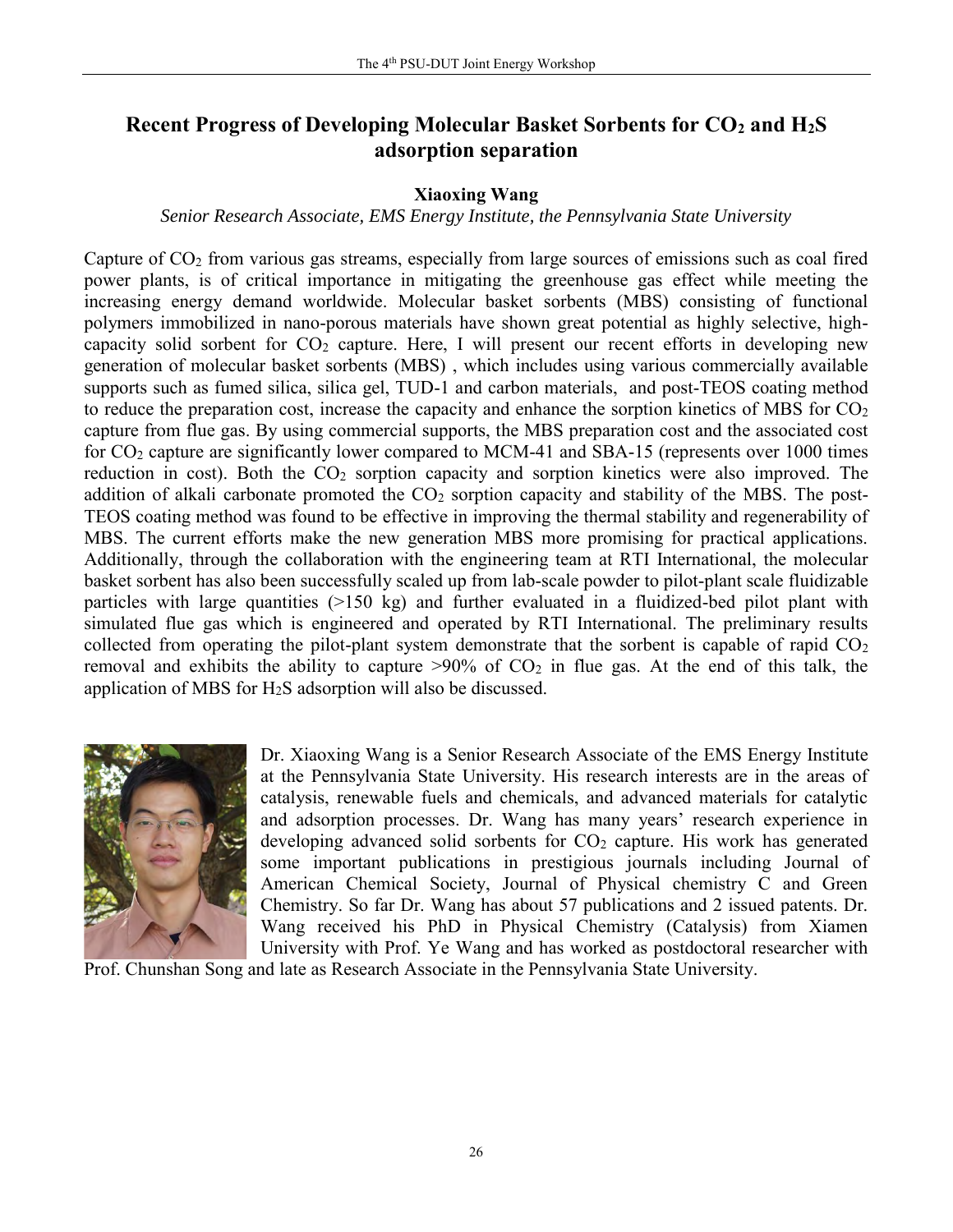# **Environmental Catalysis: Catalytic Elimination of Environmental Air Pollutants and Green Process to Convert the Waste into the Useful**

## **Chuan Shi**

#### *Department of Chemistry at Dalian University of Technology*

Our research interests focus on **Nanocatalysis and Plasma assisted catalysis**. Nanomaterials have received much interest by virtue of their excellent properties suited for applications in various fields such as electronic, pharmaceutical, biomedical, cosmetic, energy, and catalysis. Physical, chemical, and biological properties of materials in nano-scale differ in fundamental from those of individual atoms and molecules or bulk materials. The extremely small size of the particles maximizes surface area exposed to the reactant, allowing more reactions to occur. We investigate the nanocatalysis on: (i) Supported nanogold catalysts; (ii) Nano-sized transition metal nitrides/carbides/phosphides. We focus on the size dependent of nano-particles on catalysis, as well as the specific properties of nanomaterials for catalysis, i.e. noble like chemical properties. Meanwhile, hybrid plasma-catalyst systems have proven to be very efficient in VOC oxidation, automobile catalysis and water purification. However, no matter which kind of system is being used, the problem associated with the plasma-catalysis approach is the relatively high energy cost required to remove very low concentrations of pollutants. Therefore we propose a tandem "Non-thermal plasma-pulse" regeneration process which combines with the enrichment of lowconcentration air pollutants on the catalysts at room temperature. Plasma is only applied for a very short time compared with the operating time for air pollutant enrichment, providing an energy-efficient method for the synergy of plasma and catalysis.



Dr. Chuan Shi is a Professor of Chemistry at Dalian University of Technology. She began his appointment at DUT in April, 2004. Her research interests are nanocatalysis and plasma assisted catalysis. Current activities address mainly on environmental catalysis, including automotive catalysis, VOC catalytic removal and small molecules of CH<sub>4</sub> and CO<sub>2</sub> activation and conversion. Her works have got the financial supports from National Science Foundation of China, and some research results have been published in Appl. Catal. B-Environmental, AICHE Journal, Green Chemistry and ACS Catalysis etc. Dr. Chuan Shi has been awarded as New Century Excellent Talents in University and Outstanding Young Teachers of Liaoning province.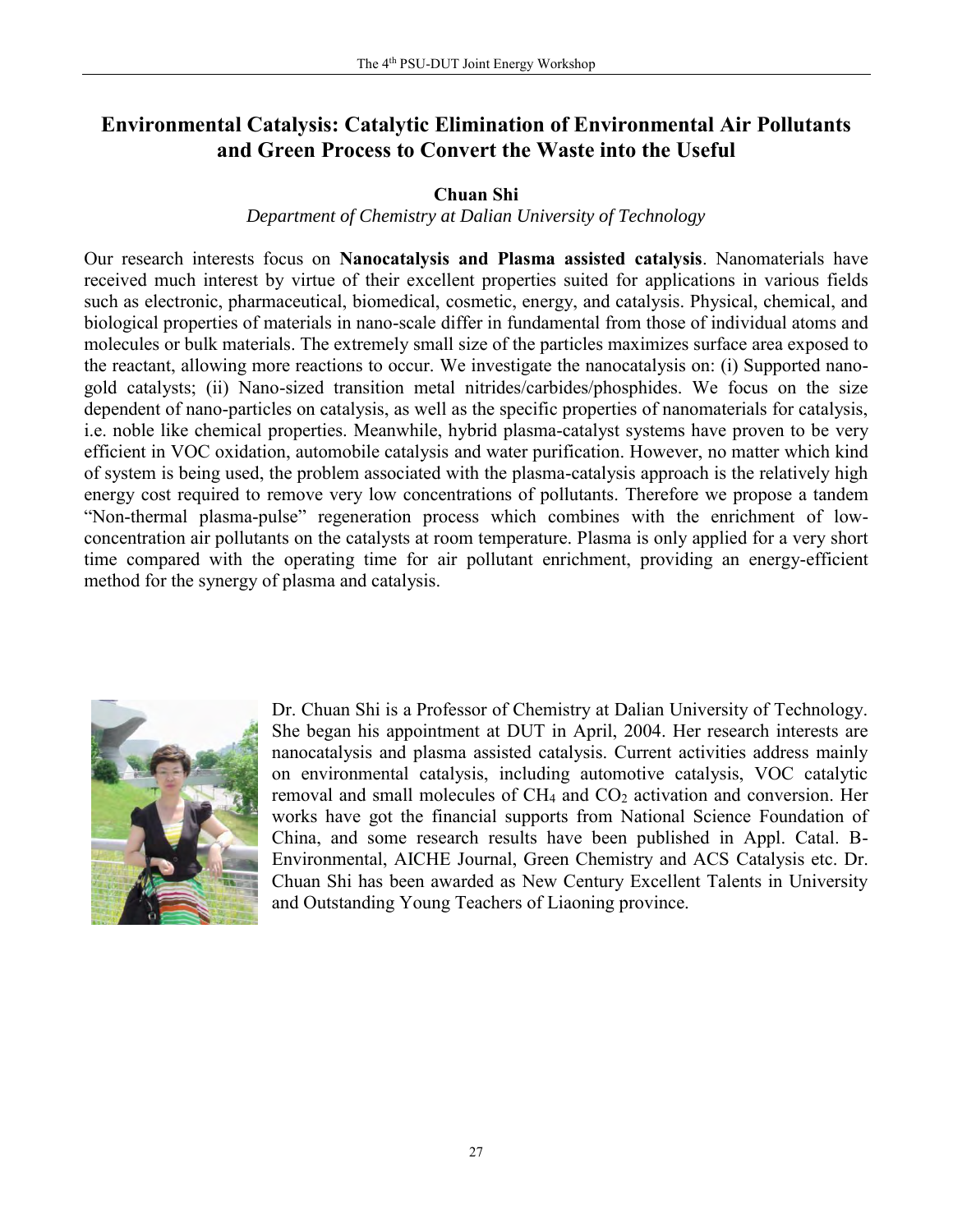# **Integrated Building Solutions – A Sustainable Design Strategy**

## **Moses D.F. Ling**

#### *Architectural Engineering Institute at Pennsylvania State University*

Architectural Engineering Institute promotes "integrated building solutions" in its mission and vision statements. Ample opportunities to affect lower energy use and sustainability can be found in the practice of integrative design between architects and engineers. No longer should architecture and engineering be viewed as stand-alone disciplines. Buildings must be designed by collaborative efforts seeking synergic outcomes. Several projects of differing scale will be used to illustrate this approach to building design. Natural forces were used to achieve the goals of integrated building solutions.



Dr. Moses Ling is a professor and Undergraduate Program Officer in Architectural Engineering at Penn State. He is the past president and currently on the Board of Governors of Architectural Engineering Institute. As the Undergraduate Program Officer, Prof. Ling leads the Undergraduate Studies Committee in the design of educational objectives, pedagogical content, and learning outcomes, as well as the assessment process of an ABET accredited 5 year undergraduate program. For his research, an opportunity for investigation in architectural engineering is the practice of integrative design to affect energy efficient design. While most academic research focuses on the specifics of engineering disciplines, abundant opportunities exist at the intersection of

architecture and engineering systems. Integrative design promotes passive design concepts. Passive Cooling Opportunities for Seasonal Energy Savings in Mass-produced Homes – Explore opportunities in current mass-produced homes for energy savings utilizing natural or low-tech ventilation techniques. Green Living – Survey of Hong Kong residents attempting to understand the life-style practices and expectations of residents of high-rise residential buildings.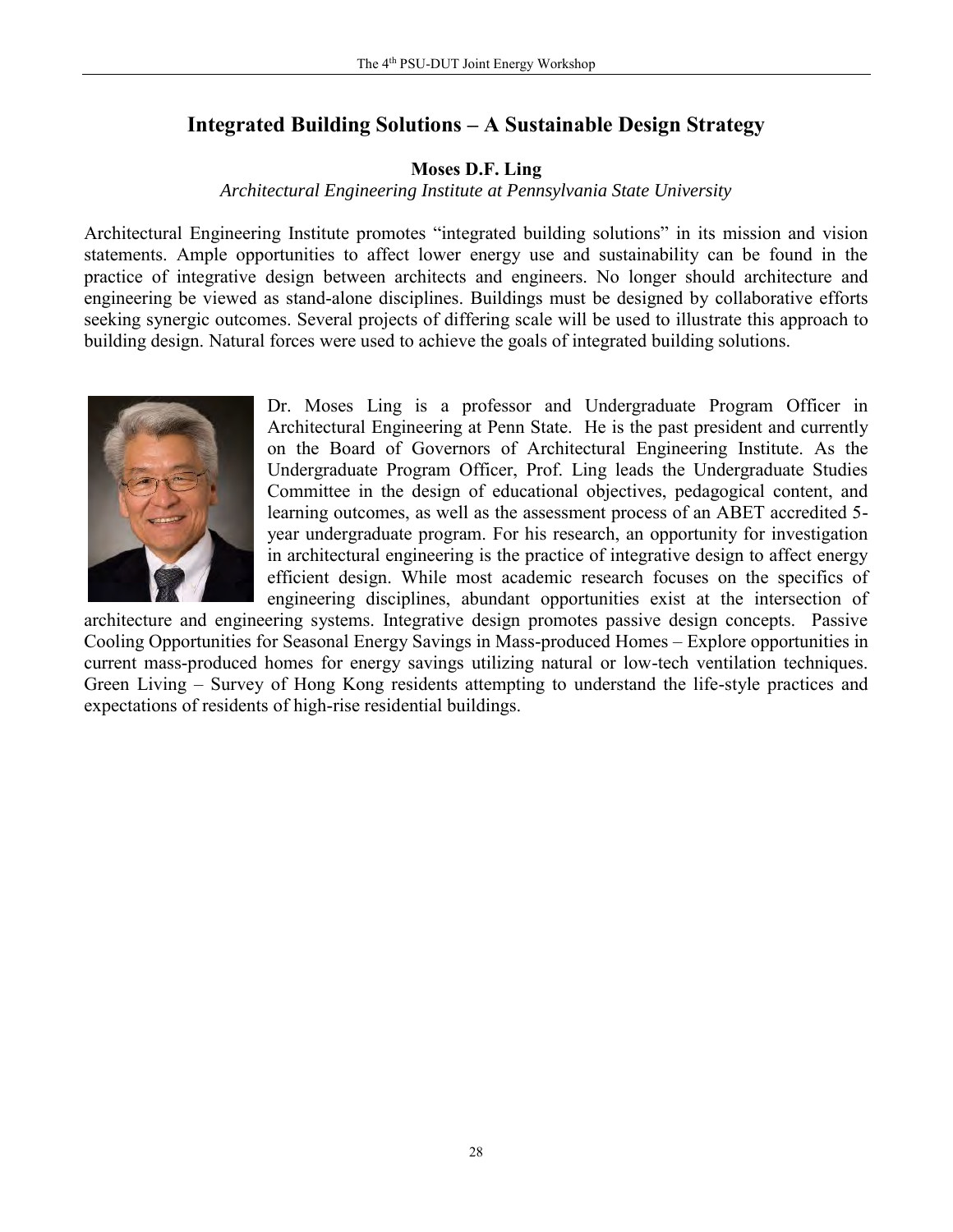# **Improving Building Energy Efficiency by Internet of Building Energy System (iBES)**

## **Tianyi Zhao**

## *Department of Civil Engineering at Dalian University of Technology*

Since building energy consumption has nearly 30% proportion of total energy consumption of entire society in China, building energy efficiency issue has become a major strategy for sustainable development in China. This presentation is about the progress of energy monitoring, efficiency evaluation and improvement based on Internet of Building Energy (iBES) technology during whole life cycle of buildings.



*A.P. Tianyi Zhao* received his Ph.D. degree in 2009 from HVAC department of Harbin Institute of Technology and then worked as a postdoctoral researcher in Civil Engineering Department of DUT. He was promoted to an associate researcher in 2014. His research focuses on internet of building energy system and intelligent control theory and optimization of HVAC system. Zhao was responsible for 2 National Natural Science Funds, 1 project of the ministry of housing and public building energy monitoring system construction and 1 China Postdoctoral science foundation. Zhao has undertaken nearly 30 projects including The National Natural Science Funds and National Key Technology Support Program with accumulative funding of 3 million RMB yuan. Also, he has undertaken nearly 280 projects of building energy monitoring and energy efficiency management covering 6.3 million square meters of large-scale public

buildings. He currently serves as consultancy expert for government energy saving agency in Liaoning province and Dalian City, China. He has published nearly 100 academic articles in international journal and conference.